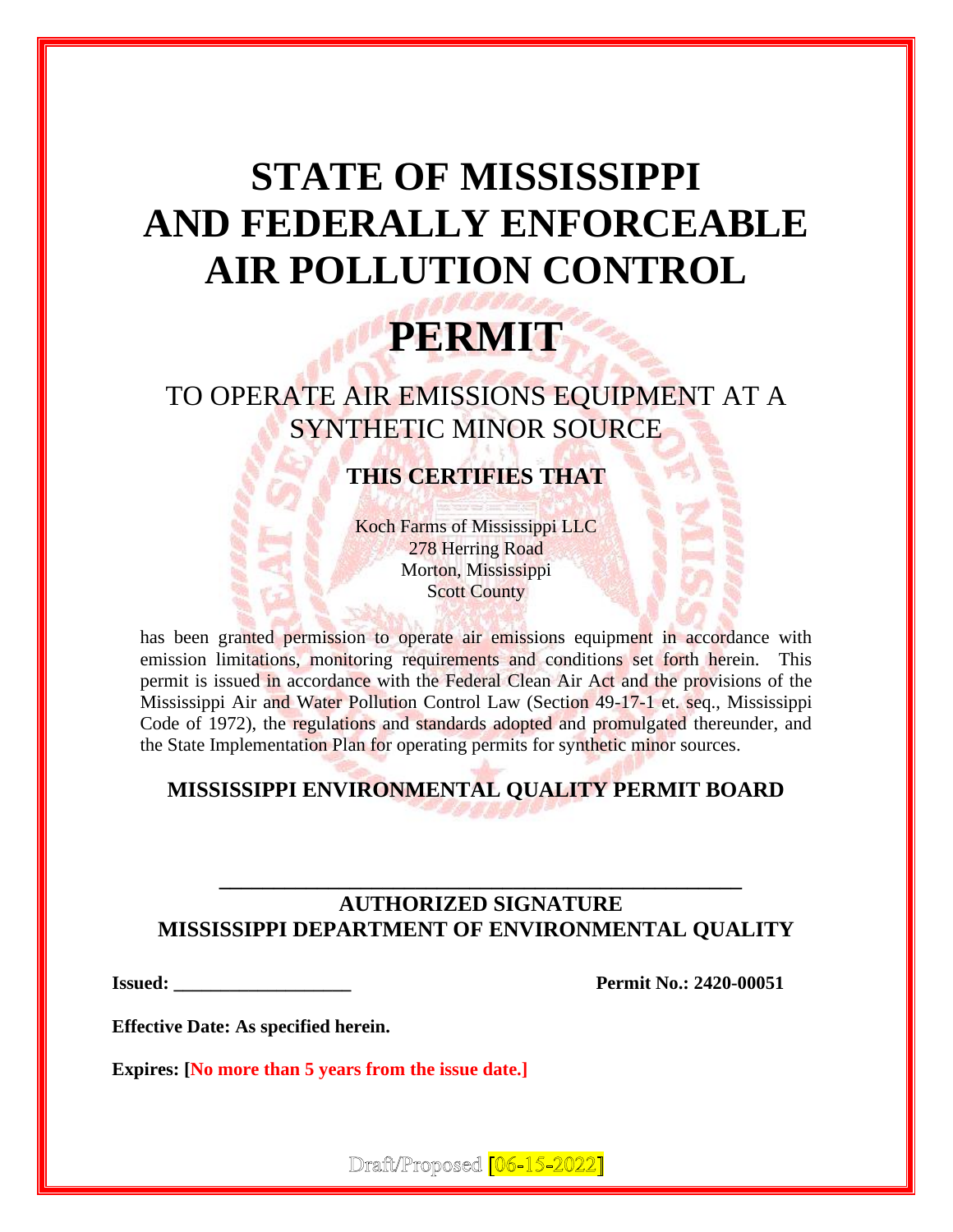#### **SECTION 1.**

#### **A. GENERAL CONDITIONS**

1. This permit is for air pollution control purposes only.

(Ref.: 11 Miss. Admin. Code Pt. 2, R. 2.1.D.)

2. This permit is a Federally-approved permit to operate a synthetic minor source as described in 11 Miss. Admin. Code Pt. 2, R. 2.4.D.

(Ref.: 11 Miss. Admin. Code Pt. 2, R. 2.4.D.)

3. Any activities not identified in the application are not authorized by this permit.

(Ref.: Miss. Code Ann. 49-17-29 1.b)

4. The knowing submittal of a permit application with false information may serve as the basis for the Permit Board to void the permit issued pursuant thereto or subject the applicant to penalties for constructing or operating without a valid permit.

(Ref.: 11 Miss. Admin. Code Pt. 2, R. 2.2.B(5).)

5. The issuance of a permit does not release the permittee from liability for constructing or operating air emissions equipment in violation of any applicable statute, rule, or regulation of state or federal environmental authorities.

(Ref.: 11 Miss. Admin. Code Pt. 2, R. 2.2.B(7).)

6. It shall not be a defense for a permittee in an enforcement action that it would have been necessary to halt or reduce the permitted activity in order to maintain compliance with the conditions of this permit unless halting or reducing activity would create an imminent and substantial endangerment threatening the public health and safety of the lives and property of the people of this state.

(Ref.: 11 Miss. Admin. Code Pt. 2, R. 2.2.B(15)(a).)

7. The issuance of this permit does not convey any property rights in either real or personal property, or any exclusive privileges, nor does it authorize any injury to private property or any invasion of personal rights, nor any infringement of Federal, State or local laws or regulations.

(Ref.: 11 Miss. Admin. Code Pt. 2, R. 2.2.B(15)(c).)

8. The permittee shall allow the Mississippi Department of Environmental Quality Office of Pollution Control and the Mississippi Environmental Quality Permit Board and/or their authorized representatives, upon the presentation of credentials: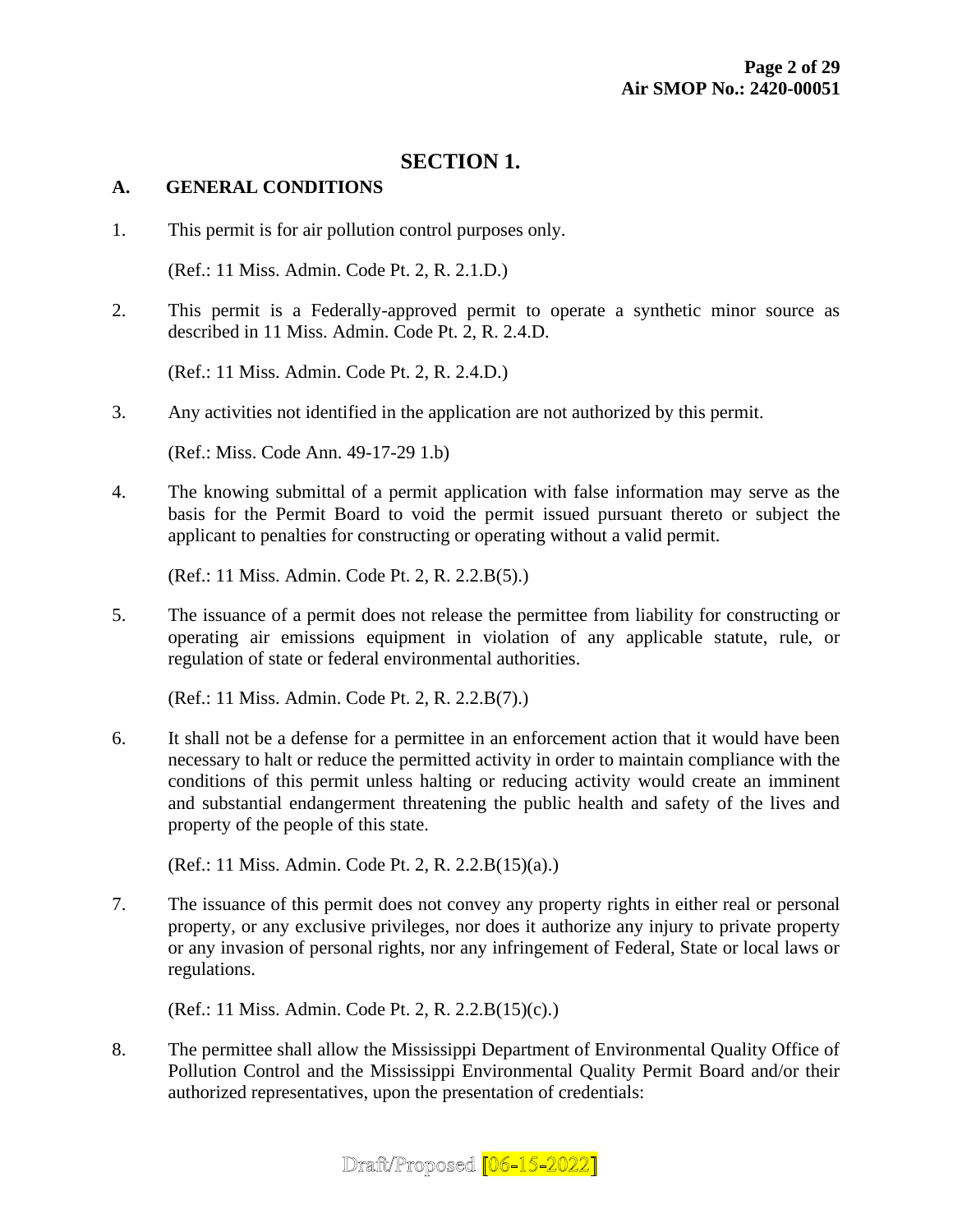- a. To enter upon the permittee's premises where an air emission source is located or in which any records are required to be kept under the terms and conditions of this permit, and
- b. At reasonable times to have access to and copy any records required to be kept under the terms and conditions of this permit; to inspect any monitoring equipment or monitoring method required in this permit; and to sample any air emission.

(Ref.: Miss. Code Ann. 49-17-21)

9. Except for data determined to be confidential under the Mississippi Air & Water Pollution Control Law, all reports prepared in accordance with the terms of this permit shall be available for public inspection at the offices of the Mississippi Department of Environmental Quality Office of Pollution Control.

(Ref.: Miss. Code Ann. 49-17-39)

10. The provisions of this permit are severable. If any provision of this permit, or the application of any provision of this permit to any circumstances, is challenged or held invalid, the validity of the remaining permit provisions and/or portions thereof or their application to other persons or sets of circumstances, shall not be affected thereby.

(Ref.: 11 Miss. Admin. Code Pt. 2, R. 2.1.D(7).)

- 11. This permit does not authorize a modification as defined in Regulation 11 Miss. Admin. Code Pt. 2, Ch.2., "Permit Regulations for the Construction and/or Operation of Air Emission Equipment." A modification may require a Permit to Construct and a modification of this permit. Modification is defined as "Any physical change in or change in the method of operation of a facility which increases the actual emissions or the potential uncontrolled emissions of any air pollutant subject to regulation under the Federal Act emitted into the atmosphere by that facility or which results in the emission of any air pollutant subject to regulation under the Federal Act into the atmosphere not previously emitted. A physical change or change in the method of operation shall not include:
	- a. Routine maintenance, repair, and replacement;
	- b. Use of an alternative fuel or raw material by reason of an order under Sections 2(a) and (b) of the Federal Energy Supply and Environmental Coordination Act of 1974 (or any superseding legislation) or by reason of a natural gas curtailment plan pursuant to the Federal Power Act;
	- c. Use of an alternative fuel by reason of an order or rule under Section 125 of the Federal Act;
	- d. Use of an alternative fuel or raw material by a stationary source which:

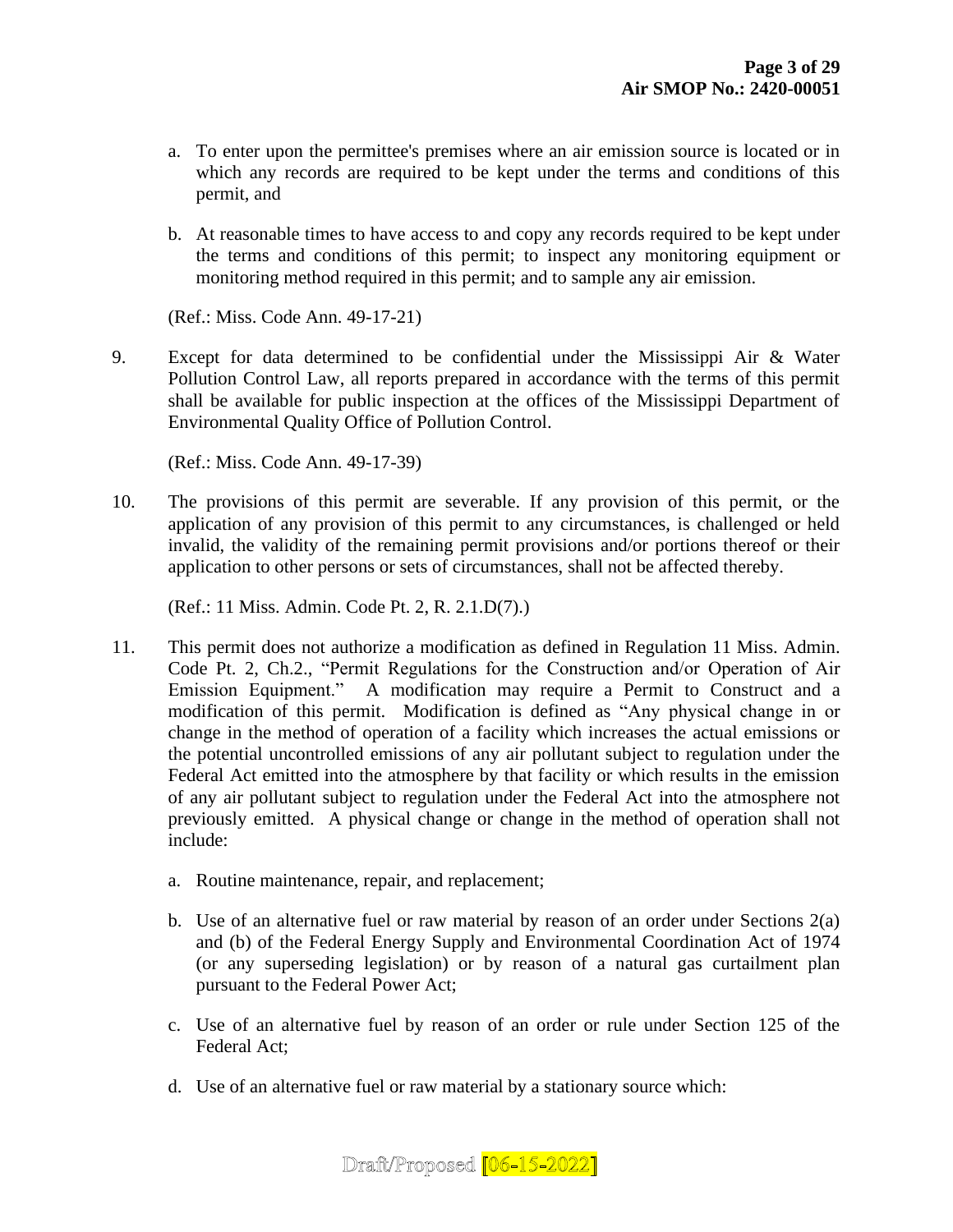- (1) The source was capable of accommodating before January 6, 1975, unless such change would be prohibited under any federally enforceable permit condition which was established after January 6, 1975, pursuant to 40 CFR 52.21 or under regulations approved pursuant to 40 CFR Part 51, Subpart I, or 40 CFR 51.166; or
- (2) The source is approved to use under any permit issued under 40 CFR 52.21 or under regulations approved pursuant to 40 CFR Part 51, Subpart I, or 40 CFR 51.166;
- e. An increase in the hours of operation or in the production rate unless such change would be prohibited under any federally enforceable permit condition which was established after January 6, 1975, pursuant to 40 CFR 52.21 or under regulations approved pursuant to 40 CFR Part 51, Subpart I or 40 CFR 51.166; or
- f. Any change in ownership of the stationary source.

(Ref.: 11 Miss. Admin. Code Pt. 2, R. 2.1.C(15).)

#### **B. GENERAL OPERATIONAL CONDITIONS**

1. Should the Executive Director of the Mississippi Department of Environmental Quality declare an Air Pollution Emergency Episode, the permittee will be required to operate in accordance with the permittee's previously approved Emissions Reduction Schedule or, in the absence of an approved schedule, with the appropriate requirements specified in Regulation, 11 Miss. Admin. Code Pt. 2, "Regulations for the Prevention of Air Pollution Emergency Episodes" for the level of emergency declared.

(Ref.: 11 Miss. Admin. Code Pt. 2, R. 2.10.)

2. Any diversion from or bypass of collection and control facilities is prohibited, except as provided for in 11 Miss. Admin. Code Pt. 2, R. 1.10., "Air Emission Regulations for the Prevention, Abatement, and Control of Air Contaminants."

(Ref.: 11 Miss. Admin. Code Pt. 2, R. 1.10.)

3. Solids removed in the course of control of air emissions shall be disposed of in a manner such as to prevent the solids from becoming windborne and to prevent the materials from entering State waters without the proper environmental permits.

(Ref.: Miss. Code Ann. 49-17-29 1.a(i and ii))

4. Except as otherwise specified herein, the permittee shall be subject to the following provisions with respect to upsets, startups, and shutdowns.

a. Upsets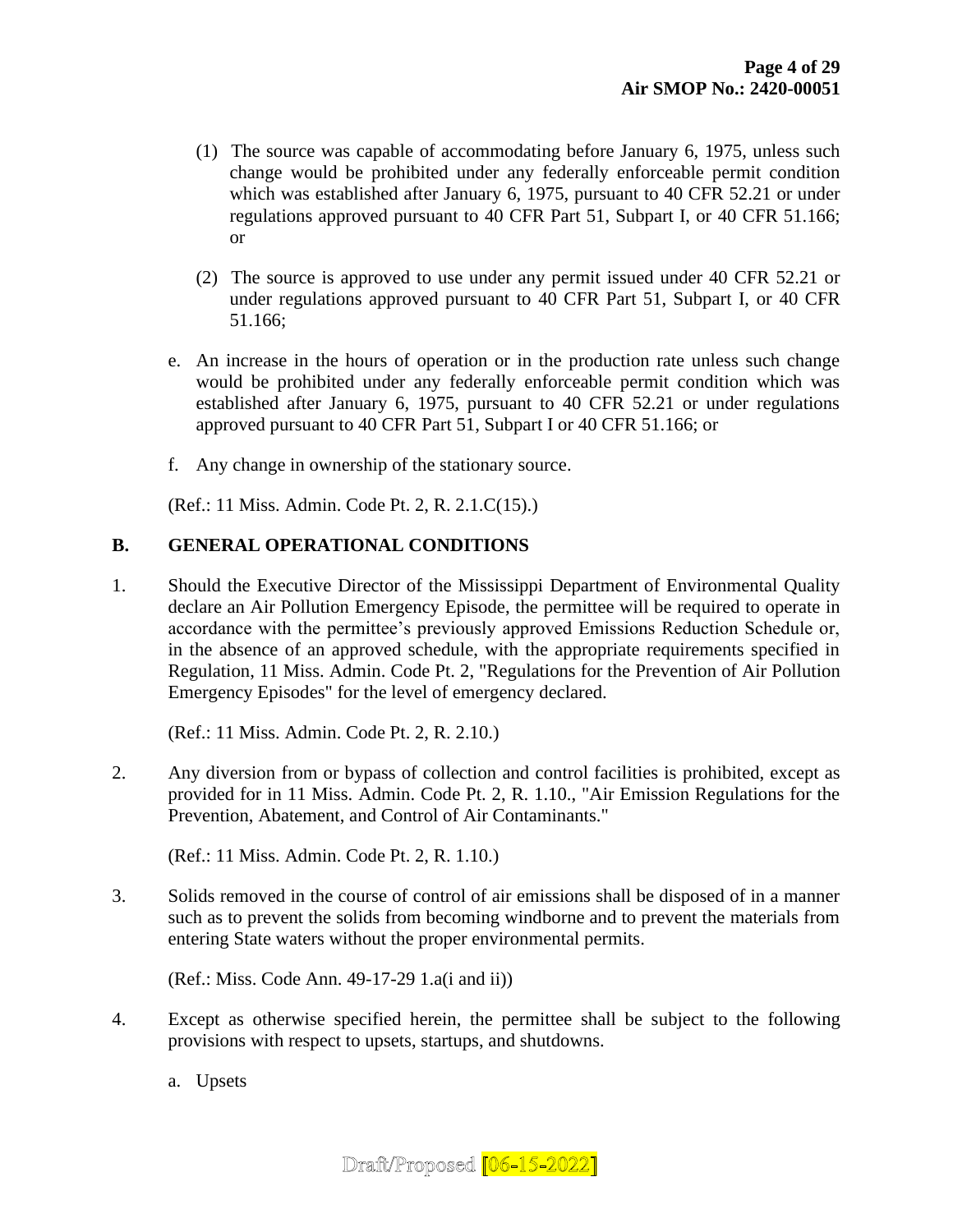- (1) For an upset defined in 11 Miss. Admin. Code Pt. 2, R. 1.2., the Commission may pursue an enforcement action for noncompliance with an emission standard or other requirement of an applicable rule, regulation, or permit. In determining whether to pursue enforcement action, and/or the appropriate enforcement action to take, the Commission may consider whether the source has demonstrated through properly signed contemporaneous operating logs or other relevant evidence the following:
	- (i) An upset occurred and that the source can identify the cause(s) of the upset;
	- (ii) The source was at the time being properly operated;
	- (iii) During the upset the source took all reasonable steps to minimize levels of emissions that exceeded the emission standard or other requirement of an applicable rule, regulation, or permit;
	- (iv) That within 5 working days of the time the upset began, the source submitted a written report to the Department describing the upset, the steps taken to mitigate excess emissions or any other noncompliance, and the corrective actions taken and;
	- (v) That as soon as practicable but no later than 24 hours of becoming aware of an upset that caused an immediate adverse impact to human health or the environment beyond the source boundary or caused a general nuisance to the public, the source provided notification to the Department.
- (2) In any enforcement proceeding by the Commission, the source seeking to establish the occurrence of an upset has the burden of proof.
- (3) This provision is in addition to any upset provision contained in any applicable requirement.
- (4) These upset provisions apply only to enforcement actions by the Commission and are not intended to prohibit EPA or third party enforcement actions.
- b. Startups and Shutdowns (as defined by 11 Miss. Admin. Code Pt. 2, R. 1.2.)
	- (1) Startups and shutdowns are part of normal source operation. Emission limitations apply during startups and shutdowns unless source specific emission limitations or work practice standards for startups and shutdowns are defined by an applicable rule, regulation, or permit.
	- (2) Where the source is unable to comply with existing emission limitations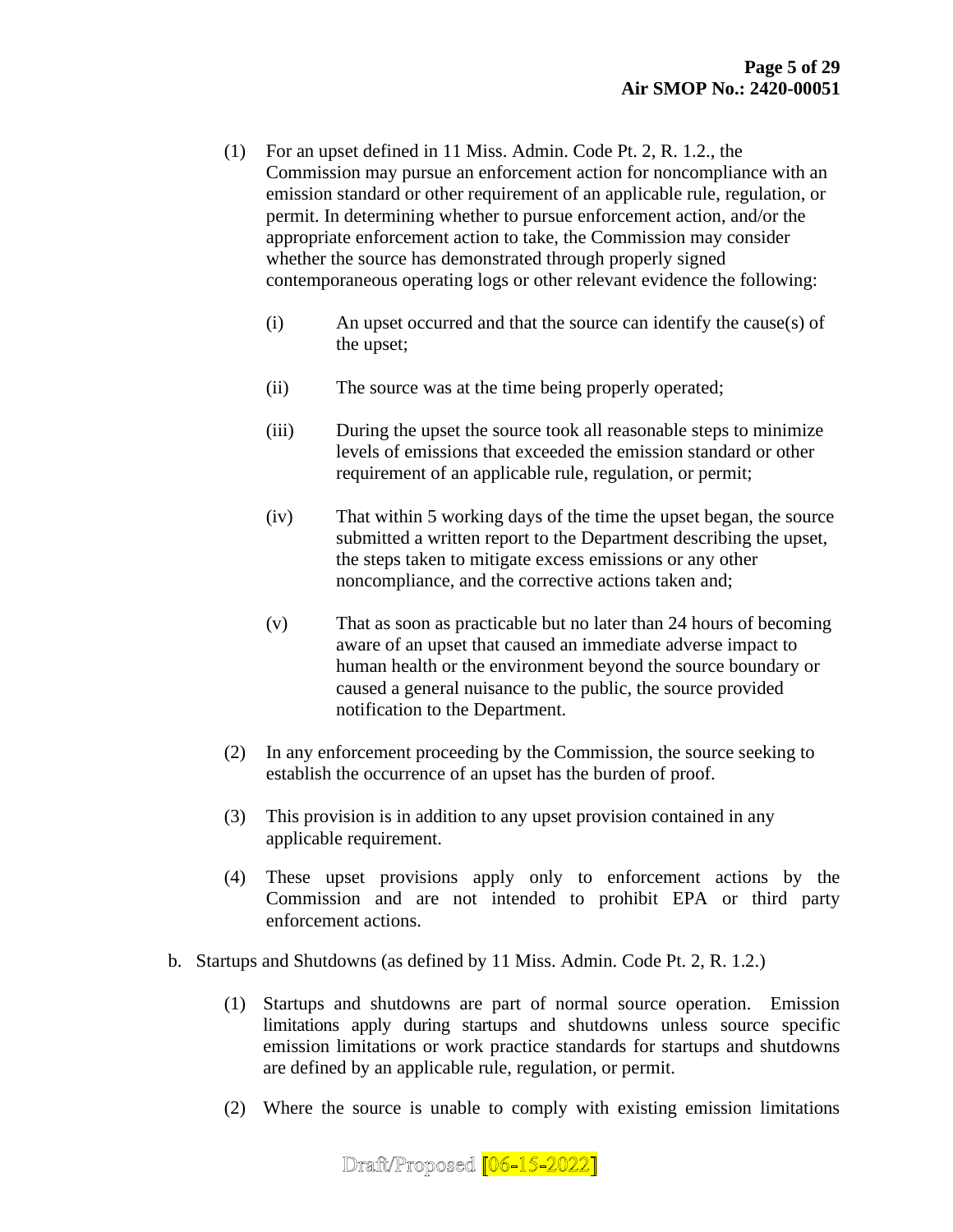established under the State Implementation Plan (SIP) and defined in this regulation, 11 Mississippi Administrative Code, Part 2, Chapter 1, the Department will consider establishing source specific emission limitations or work practice standards for startups and shutdowns. Source specific emission limitations or work practice standards established for startups and shutdowns are subject to the requirements prescribed in 11 Miss. Admin. Code Pt. 2, R. 1.10.B(2)(a) through (e).

(3) Where an upset as defined in Rule 1.2 occurs during startup or shutdown, see the upset requirements above.

(Ref.: 11 Miss. Admin. Code Pt. 2, R. 1.10.)

- 5. Compliance Testing: Regarding compliance testing:
	- a. The results of any emissions sampling and analysis shall be expressed both in units consistent with the standards set forth in any Applicable Rules and Regulations or this permit and in units of mass per time.
	- b. Compliance testing will be performed at the expense of the permittee.
	- c. Each emission sampling and analysis report shall include but not be limited to the following:
		- (1) Detailed description of testing procedures;
		- (2) Sample calculation(s);
		- (3) Results; and
		- (4) Comparison of results to all Applicable Rules and Regulations and to emission limitations in the permit.

(Ref.: 11 Miss. Admin. Code Pt. 2, R. 2.6.B(3), (4), and (6).)

#### **C. PERMIT RENEWAL / MODIFICATION / TRANSFER / TERMINATION**

1. For renewal of this permit, the applicant shall make application not less than one-hundred eighty (180) days prior to the expiration date of the permit substantiated with current emissions data, test results or reports or other data as deemed necessary by the Mississippi Environmental Quality Permit Board. If the applicant submits a timely and complete application pursuant to this paragraph and the Permit Board, through no fault of the applicant, fails to act on the application on or before the expiration date of the existing permit, the applicant shall continue to operate the stationary source under the terms and conditions of the expired permit, which shall remain in effect until final action on the application is taken by the Permit Board. Permit expiration terminates the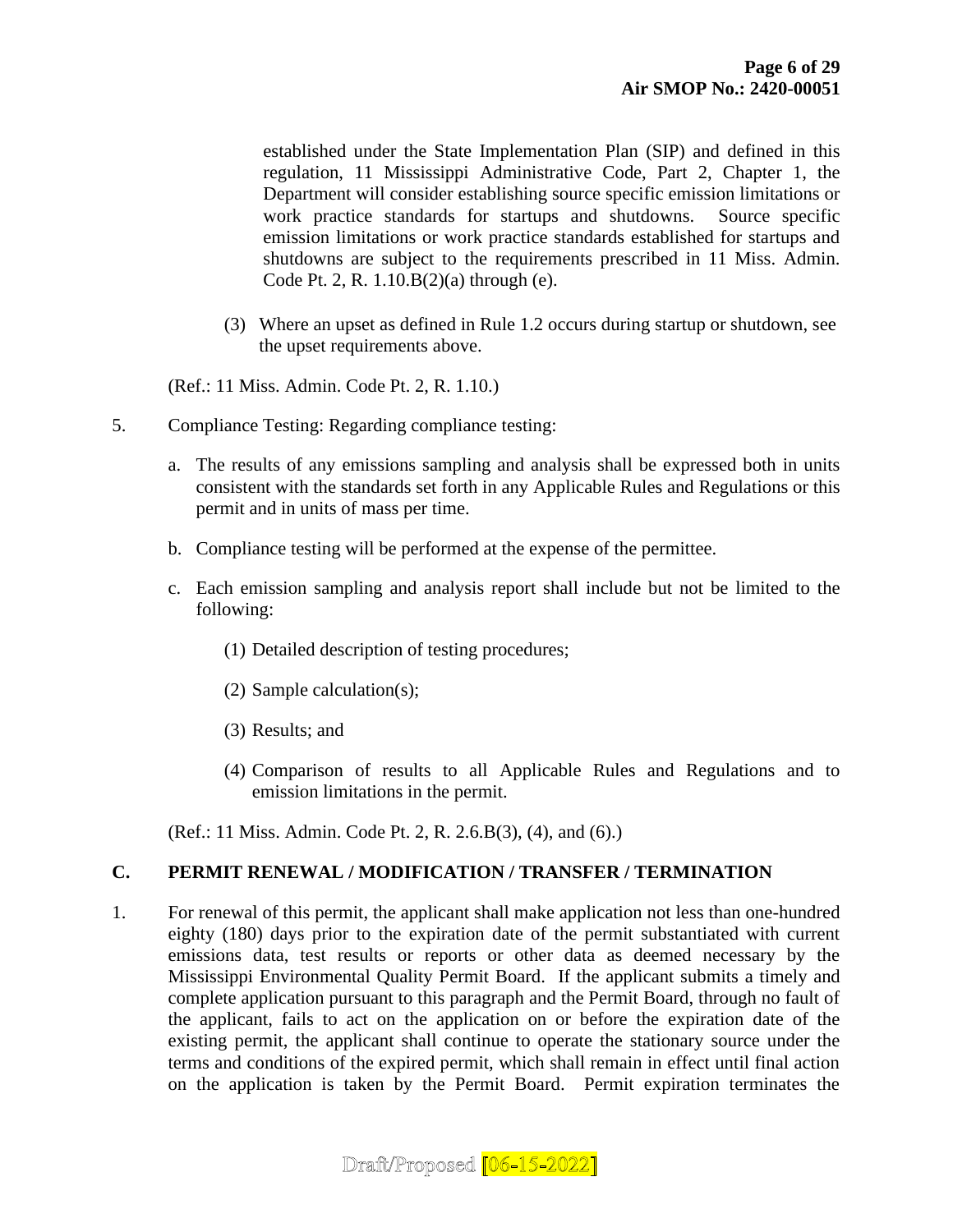source's ability to operate unless a timely and complete renewal application has been submitted.

(Ref.: 11 Miss. Admin. Code Pt. 2, R. 2.8.)

2. The permittee shall furnish to the DEQ within a reasonable time any information the DEQ may request in writing to determine whether cause exists for modifying, revoking and reissuing, or terminating the permit or to determine compliance with the permit. Upon request, the permittee shall also furnish to the DEQ copies of records required to be kept by the permit or, for information claimed to be confidential, the permittee shall furnish such records to the DEQ along with a claim of confidentiality. The permittee may furnish such records directly to the Administrator along with a claim of confidentiality.

(Ref.: 11 Miss. Admin. Code Pt. 2, R. 2.2.B(15)(d).)

3. The permit and/or any part thereof may be modified, revoked, reopened, and reissued, or terminated for cause. Sufficient cause for a permit to be reopened shall exist when an air emissions stationary source becomes subject to Title V. The filing of a request by the permittee for a permit modification, revocation and reissuance, or termination, or of a notification of planned changes or anticipated noncompliance does not stay any permit condition.

(Ref.: 11 Miss. Admin. Code Pt. 2, R. 2.2.B(15)(b).)

- 4. After notice and opportunity for a hearing, this permit may be modified, suspended, or revoked in whole or in part during its term for cause including, but not limited to:
	- a. Persistent violation of any terms or conditions of this permit.
	- b. Obtaining this permit by misrepresentation or failure to disclose fully all relevant facts; or
	- c. A change in federal, state, or local laws or regulations that require either a temporary or permanent reduction or elimination of previously authorized air emission.

(Ref.: 11 Miss. Admin. Code Pt. 2, R. 2.2.C.)

5. This permit may only be transferred upon approval of the Mississippi Environmental Quality Permit Board.

(Ref.: 11 Miss. Admin. Code Pt. 2, R. 2.16.B.)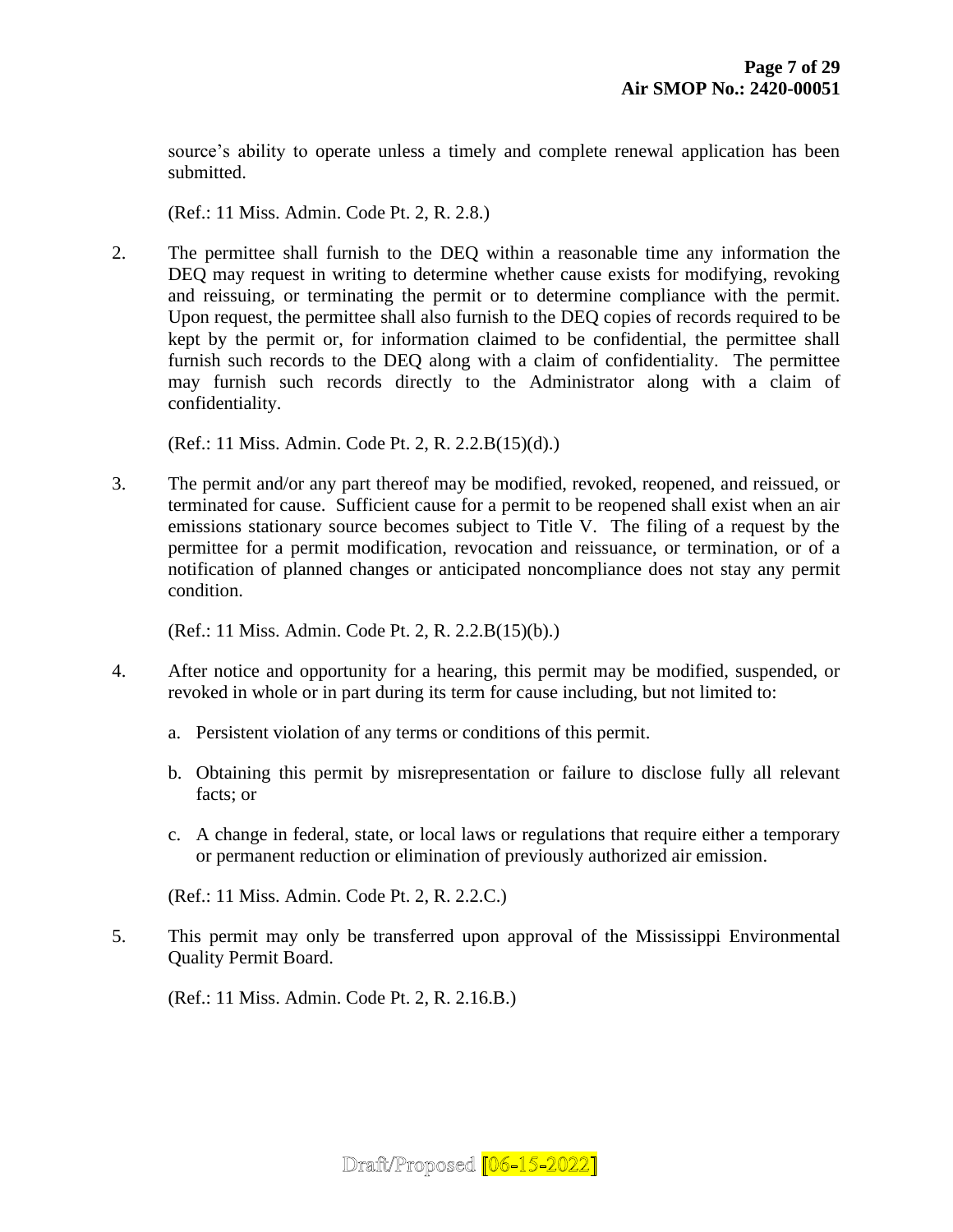## **SECTION 2. EMISSION POINT DESCRIPTION**

The permittee is authorized to operate air emissions equipment, as described in the following table.

| <b>Emission</b><br>Point | <b>Facility</b><br>Reference | <b>Description</b>                                              |
|--------------------------|------------------------------|-----------------------------------------------------------------|
| AA-001                   | FB-001                       | 20.9 MMBtu/hr Boiler<br>Natural gas and/or No. 2 Fuel Oil-fired |
| $AA-002$                 | FB-002                       | 20.9 MMBtu/hr Boiler<br>Natural gas and/or No. 2 Fuel Oil-fired |
| $AB-001$                 | AA-107                       | Truck Receiving controlled by Baghouse                          |
| $AB-002$                 | AA-140                       | Rail Receiving No. 1 controlled by Baghouse                     |
| $AB-003$                 | $AA-144$                     | Rail Receiving No. 2 controlled by Baghouse                     |
| $AC-001$                 | $AA-126$                     | Grain Storage Silo Vent controlled by Baghouse                  |
| $AC-002$                 | $AA-127$                     | Soy Meal Storage Silo Vent controlled by Baghouse               |
| $AC-003$                 | AA-131                       | Meal Ingredient Transfer Vent controlled by Baghouse            |
| $AC-004$                 | AA-209                       | Soy Meal Transfer Vent controlled by Baghouse                   |
| $AC-005$                 | AA-327                       | Hammer Mill No. 1 controlled by Baghouse                        |
| $AC-006$                 | AA-328                       | Hammer Mill No. 2 controlled by Baghouse                        |
| $AC-007$                 | AA-329                       | Hammer Mill No. 3 controlled by Baghouse                        |
| <b>AC-008</b>            | AA-339                       | Ground Grain Transfer Vent controlled by Baghouse               |
| $AC-009$                 | $AA-599A$                    | Pellet Crumbles Transfer Vent No. 1 controlled by Baghouse      |
| $AC-010$                 | AA-599B                      | Pellet Crumbles Transfer Vent No. 2 controlled by Baghouse      |
| AD-001                   | $AA-458$                     | Meal Cleaner Vent controlled by Baghouse                        |
| AE-001                   | AA-519                       | Pellet Mill No. 1 controlled by Cyclone                         |
| AE-002                   | AA-551                       | Pellet Mill No. 2 controlled by Cyclone                         |
| AE-003                   | AA-584                       | Pellet Mill No. 3 controlled by Cyclone                         |
| AF-001                   | ----                         | Phosphate Receiving controlled by Baghouse                      |
| AF-002                   | ----                         | Limestone Receiving controlled by Baghouse                      |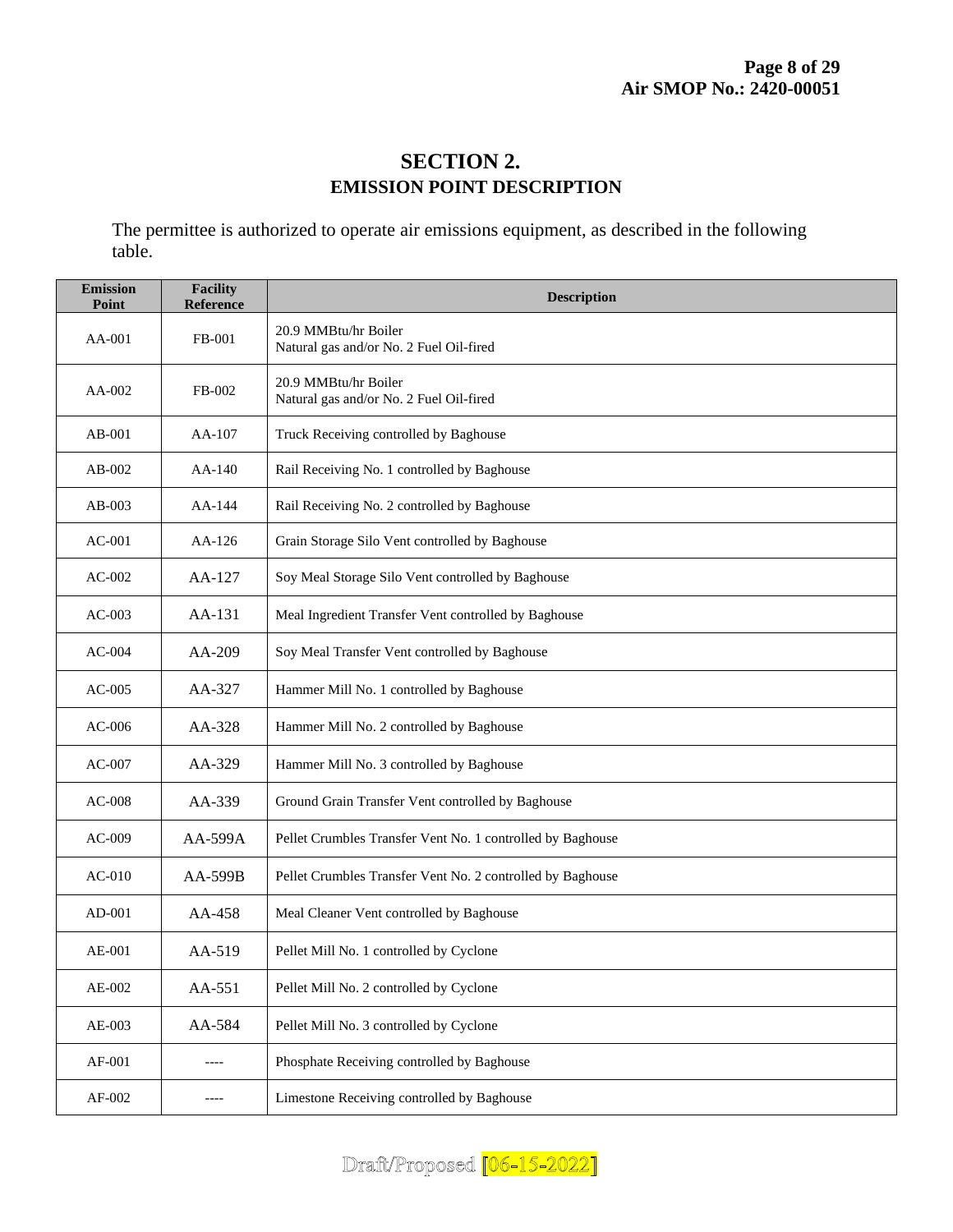| <b>Emission</b><br>Point | <b>Facility</b><br><b>Reference</b> | <b>Description</b>                                                                                         |
|--------------------------|-------------------------------------|------------------------------------------------------------------------------------------------------------|
| $AF-003$                 | ----                                | Salt Receiving controlled by Baghouse                                                                      |
| $AF-004$                 | ----                                | Finished Feed Loadout A                                                                                    |
| $AF-005$                 | ----                                | Finished Feed Loadout B                                                                                    |
| $AF-006$                 | ----                                | Methionine Receiving controlled by Baghouse                                                                |
| $AF-007$                 | ----                                | Lysine Receiving controlled by Baghouse                                                                    |
| $AG-001$                 | $AA-101$                            | 10,000 gallon Off-Road Diesel Storage Tank                                                                 |
| $AG-002$                 | $AA-102$                            | 20,000 gallon Over the Road Diesel Storage Tank<br>Maximum True Vapor Pressure less than 15 kPa (2.17psia) |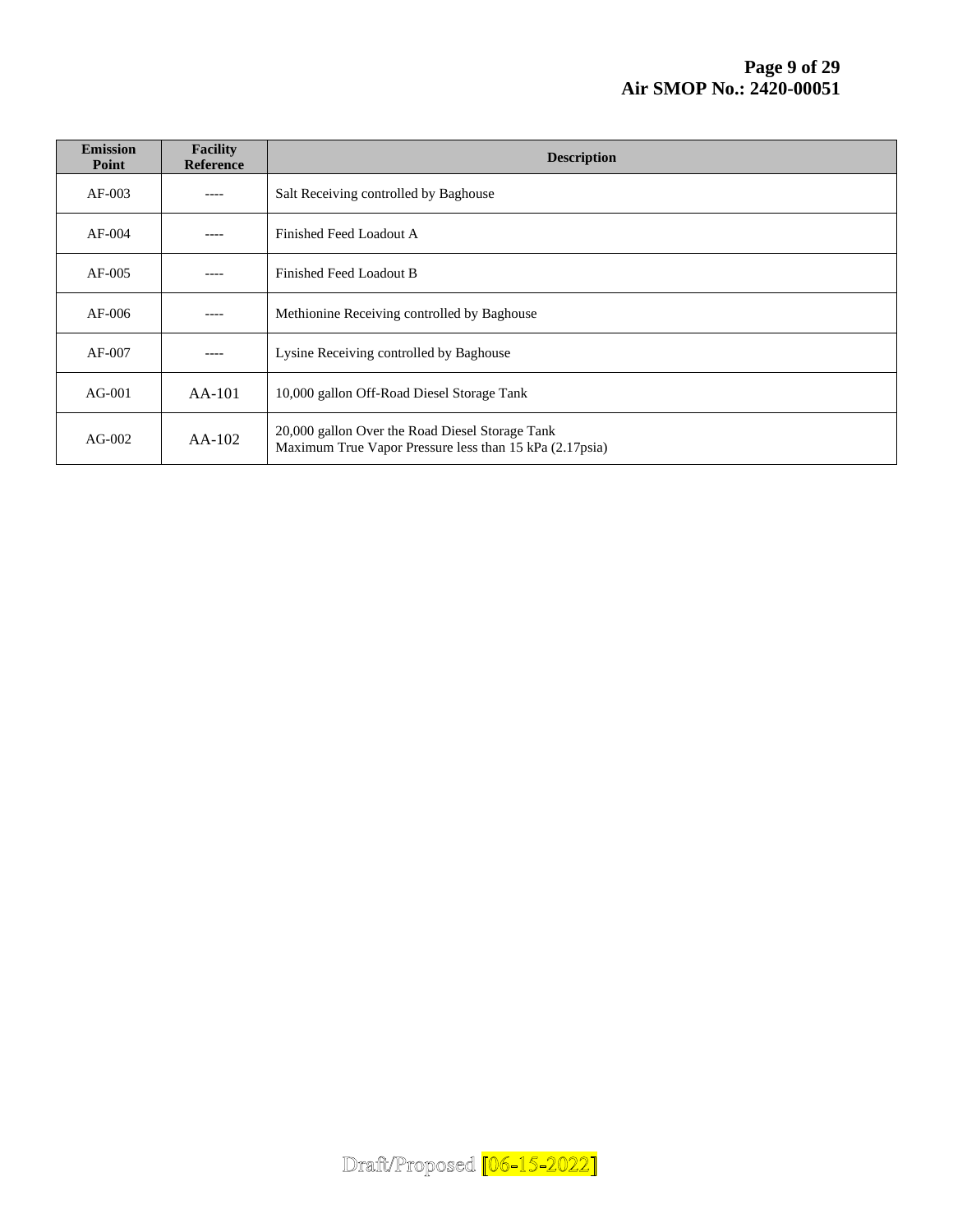| <b>Emission</b><br>Point | <b>Applicable Requirement</b>                                                                                                                                                                           | <b>Condition</b><br>Number(s) | Pollutant/<br>Parameter        | <b>Limitation/Standard</b>                                                   |
|--------------------------|---------------------------------------------------------------------------------------------------------------------------------------------------------------------------------------------------------|-------------------------------|--------------------------------|------------------------------------------------------------------------------|
|                          | 11 Miss. Admin. Code Pt. 2, R. 1.3.A.                                                                                                                                                                   | 3.1                           |                                | Opacity shall not exceed 40%                                                 |
|                          | 11 Miss. Admin. Code Pt. 2, R. 1.3.B.                                                                                                                                                                   | 3.2                           | Smoke                          |                                                                              |
|                          | 11 Miss. Admin. Code Pt. 2, R. 1.3.C.                                                                                                                                                                   | 3.3                           | Dust<br>Fumes<br>Gases         | Good Air Pollution Control Practices                                         |
|                          | 11 Miss. Admin. Code Pt. 2, R. 1.3. F(1).                                                                                                                                                               | 3.4                           | PM<br>(Filterable only)        | Emissions shall not exceed $E = 4.1 p^{0.67}$                                |
| Facility-Wide            | 11 Miss. Admin. Code Pt. 2, R. 2.2. B(10).<br>Prevention of Significant Deterioration<br>(PSD) and Title V Operating Permit (TVOP)<br><b>Avoidance Limitation</b>                                       | 3.5                           | Production                     | Total Feed Mill Production shall not exceed<br>1,470,000 tons per year.      |
|                          | 11 Miss. Admin. Code Pt. 2, R. 2.2. B(10).<br><b>TVOP Avoidance Limitation</b>                                                                                                                          | 3.6                           | $PM_{10}$<br>PM <sub>2.5</sub> | Emissions shall not exceed 95.0 tpy.                                         |
|                          | 40 CFR 63, Subpart DDDDDDD<br>(National Emission Standards for Hazardous<br>Air Pollutants for Area Sources: Prepared<br>Feeds Manufacturing)<br>40 CFR 63.11619(a), 63.11619(b)(1),<br>Subpart DDDDDDD | 3.7                           | <b>HAP</b>                     | General Applicability                                                        |
| $AA-001$<br>AA-002       | 11 Miss. Admin. Code Pt. 2, R. 1.4. A(1).                                                                                                                                                               | 3.8                           | SO <sub>2</sub>                | Emissions shall not exceed 4.8 lbs/MMBtu                                     |
|                          | 11 Miss. Admin. Code Pt. 2, R. 1.3. D(1)(b).                                                                                                                                                            | 3.9                           | PM<br>(Filterable only)        | $E = 0.8808 * I^{-0.01667}$                                                  |
|                          | 11 Miss. Admin. Code Pt. 2, R. 2.2. B(10).                                                                                                                                                              | 3.10                          | <b>Fuel Usage</b>              | Shall only combust natural gas and/or<br>distillate fuel oil.                |
|                          | 40 CFR 60, Subpart Dc<br>(Standards of Performance for Industrial-<br><b>Commercial-Institutional Steam Generating</b><br>Units)<br>40 CFR 60.40c(a), Subpart Dc                                        | 3.11                          | SO <sub>2</sub>                | General Applicability                                                        |
|                          | 40 CFR 60.42c(d), (h)(1), 60.42c(i), and<br>60.44c(h), Subpart Dc                                                                                                                                       | 3.12                          | Fuel Usage                     | Shall not combust fuel oil containing greater<br>than 0.5% sulfur by weight. |

# **SECTION 3. EMISSION LIMITATIONS AND STANDARDS**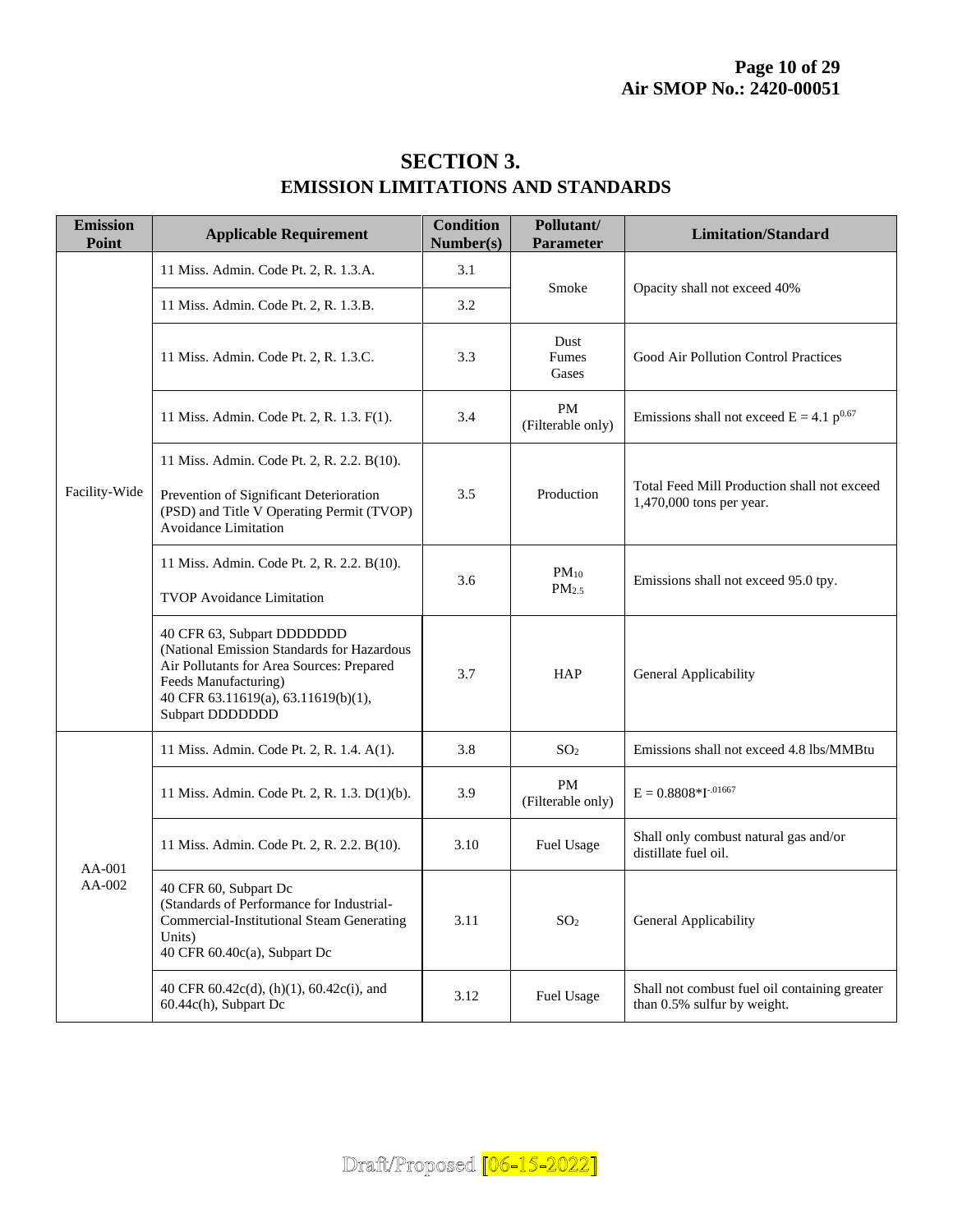| <b>Emission</b><br>Point                                                                                                                                                                                                                             | <b>Applicable Requirement</b>                                                                                                                                                                                                       | <b>Condition</b><br>Number(s) | Pollutant/<br><b>Parameter</b>       | <b>Limitation/Standard</b>                                                                                |
|------------------------------------------------------------------------------------------------------------------------------------------------------------------------------------------------------------------------------------------------------|-------------------------------------------------------------------------------------------------------------------------------------------------------------------------------------------------------------------------------------|-------------------------------|--------------------------------------|-----------------------------------------------------------------------------------------------------------|
| AA-001<br>AA-002                                                                                                                                                                                                                                     | 40 CFR 63, Subpart JJJJJJ<br>(National Emission Standards for Hazardous<br>Air Pollutants for Industrial, Commercial,<br>and Institutional Boilers Area Source)<br>40 CFR 63.11195(e), 63.11210(h), and<br>63.11237, Subpart JJJJJJ | 3.13                          | <b>HAP</b>                           | General Applicability                                                                                     |
| AB-001<br>AB-002<br>$AB-003$<br>$AC-001$<br>$AC-002$<br>$AC-003$<br>$AC-004$<br>$AC-005$<br>$AC-006$<br>$AC-007$<br>$AC-008$<br>$AC-009$<br>$AC-010$<br>$AD-001$<br>AE-001<br>$AE-002$<br>$AE-003$<br>AF-001<br>AF-002<br>AF-003<br>AF-006<br>AF-007 | 11 Miss. Admin. Code Pt. 2, R. 2.2. B(10).<br>PSD and TVOP Avoidance Limitation                                                                                                                                                     | 3.14                          | PM<br>$PM_{10}$<br>PM <sub>2.5</sub> | Route all emissions to a control device.<br>Operate each control device at all times<br>while processing. |
| AB-001<br>$AB-002$<br>AB-003<br>AF-004<br>AF-005                                                                                                                                                                                                     | 40 CFR 63.11621(d), Subpart DDDDDDD                                                                                                                                                                                                 | 3.15                          | <b>HAP</b>                           | Minimize Fugitive Emissions                                                                               |
| AE-001<br>AE-002<br>$AE-003$                                                                                                                                                                                                                         | 40 CFR 63.11621(f), Subpart DDDDDDD                                                                                                                                                                                                 | 3.16                          | HAP                                  | Route All Emissions to a Cyclone.                                                                         |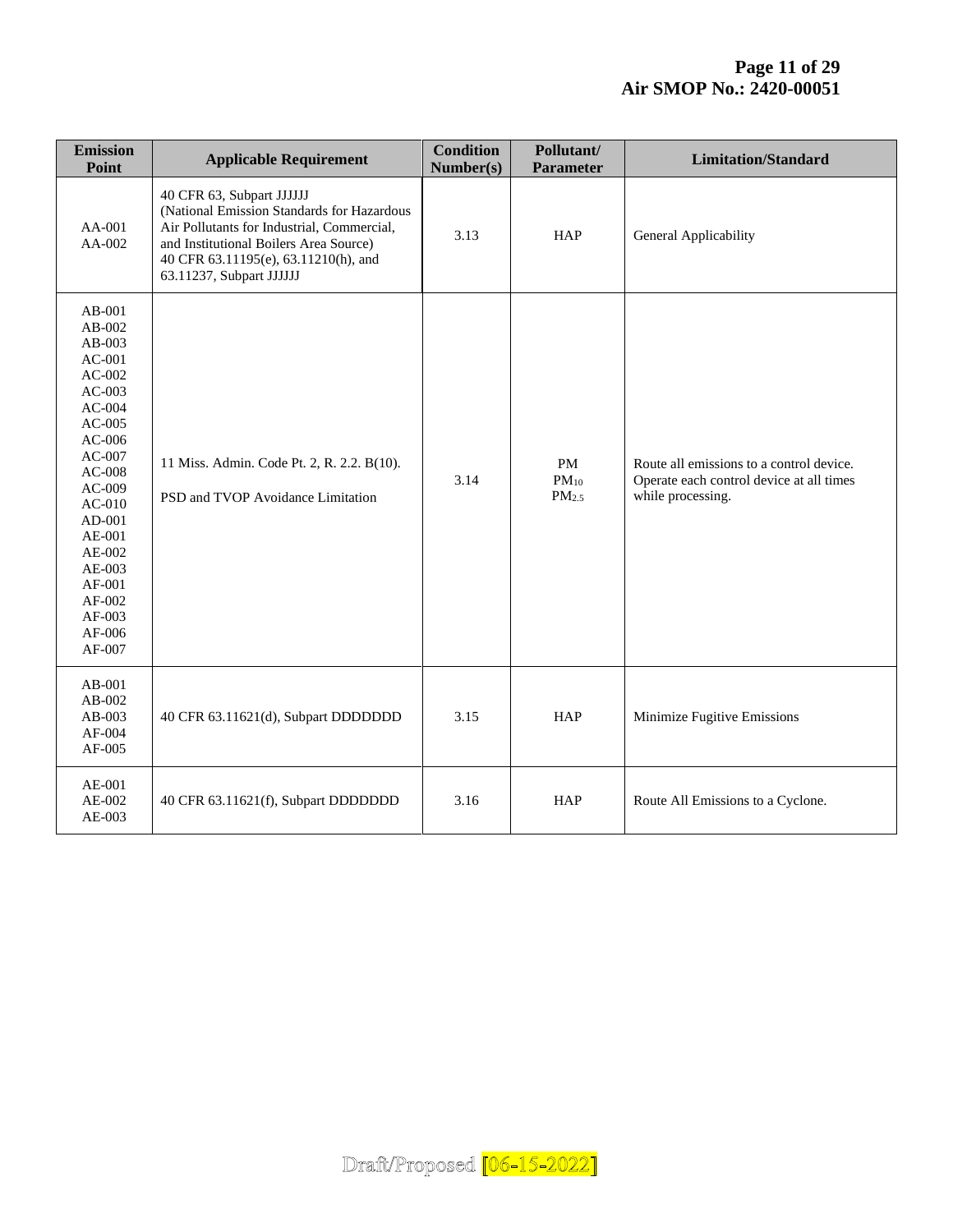- 3.1 For the entire facility, the permittee shall not cause, permit, or allow the emission of smoke from a point source into the open air from any manufacturing, industrial, commercial or waste disposal process which exceeds 40 percent opacity subject to the exceptions provided in (a) and (b).
	- (a) Startup operations may produce emissions which exceed 40 percent opacity for up to 15 minutes per startup in any one hour and not to exceed three startups per stack in any 24-hour period.
	- (b) Emissions resulting from soot blowing operations shall be permitted provided such emissions do not exceed 60 percent opacity, and provided further that the aggregate duration of such emissions during any twenty-four-hour period does not exceed ten (10) minutes per billion BTU gross heating value of fuel in any one hour.

(Ref.: 11 Miss. Admin. Code Pt. 2, R. 1.3.A.)

3.2 For the entire facility, except as otherwise specified or limited herein, the permittee shall not cause, allow, or permit the discharge into the ambient air from any point source or emissions, any air contaminant of such opacity as to obscure an observer's view to a degree in excess of 40 percent opacity, equivalent to that provided in Condition 3.1. This shall not apply to vision obscuration caused by uncombined water droplets.

(Ref.: 11 Miss. Admin. Code Pt. 2, R. 1.3.B.)

3.3 For the entire facility, the permittee shall not cause, permit, or allow the emission of particles or any contaminants in sufficient amounts or of such duration from any process as to be injurious to humans, animals, plants, or property, or to be a public nuisance, or create a condition of air pollution.

The permittee shall not cause or permit the handling, transporting, or storage of any material in a manner which allows or may allow unnecessary amounts of particulate matter to become airborne.

When dust, fumes, gases, mist, odorous matter, vapors, or any combination thereof escape from a building or equipment in such a manner and amount as to cause a nuisance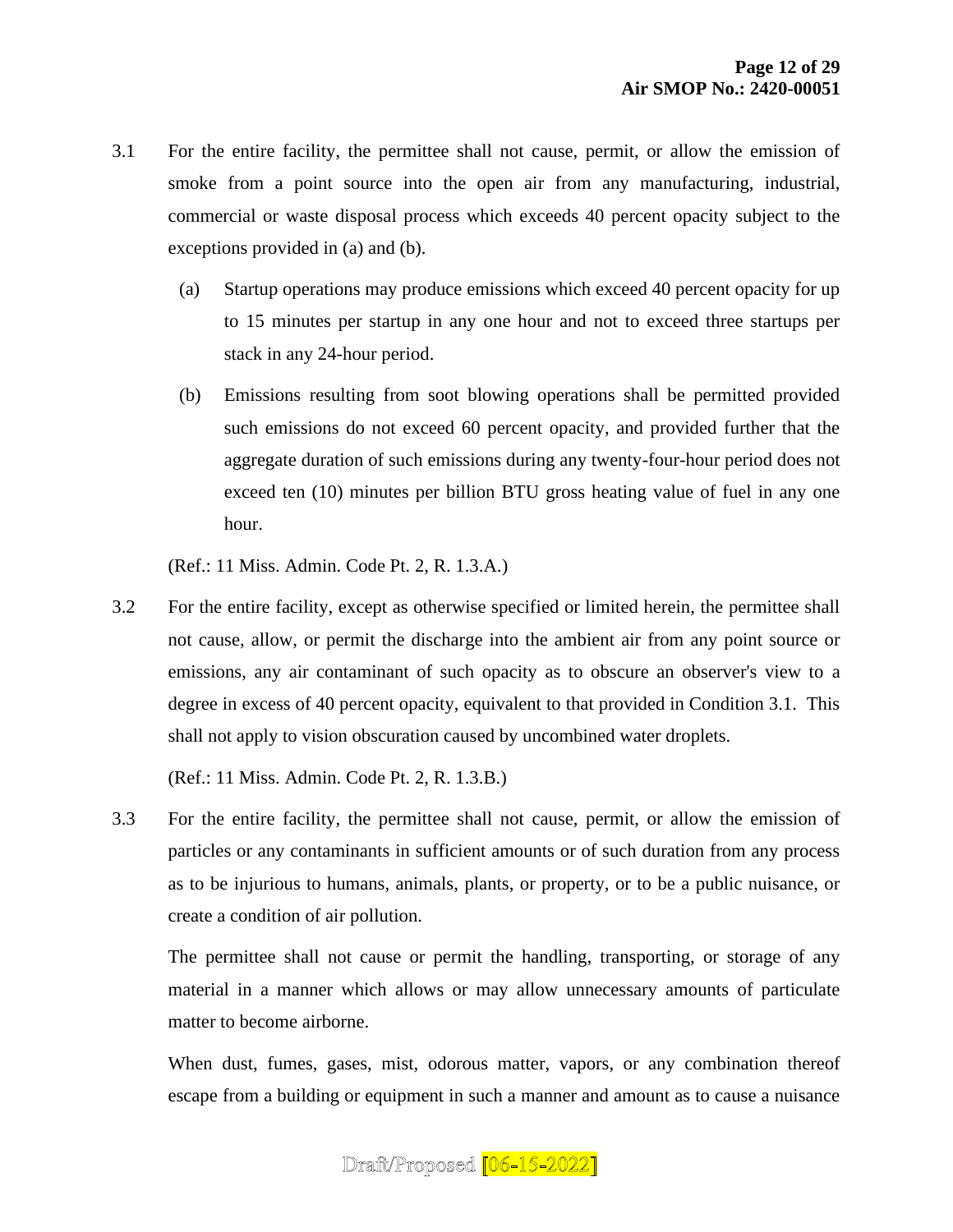to property other than that from which it originated or to violate any other provision of 11 Miss. Admin. Code Pt. 2, Ch. 1, the Commission may order such corrected in a way that all air and gases or air and gasborne material leaving the building or equipment are controlled or removed prior to discharge to the open air.

(Ref.: 11 Miss. Admin. Code Pt. 2, R. 1.3.C.)

3.4 For the entire facility, the permittee shall not cause, permit, or allow the emission of particulate matter in total quantities in any one hour from any manufacturing process, which includes any associated stacks, vents, outlets, or combination thereof, to exceed the amount determined by the relationship

 $E = 4.1$  p<sup>0.67</sup>

where E is the emission rate in pounds per hour and p is the process weight input rate in tons per hour.

(Ref.: 11 Miss. Admin. Code Pt. 2, R. 1.3.F(1).)

3.5 For the entire facility, the permittee shall limit Total Feed Mill Production to no more than 1,470,000 tons per year (tpy) as determined on a monthly basis and for each consecutive 12-month period on a rolling basis. The permittee shall calculate Total Feed Mill Production using, but not limited to, purchase orders of feed received, feed delivery receipts, the manufacturer's specifications, and hours of operation.

(Ref.: 11 Miss. Admin. Code Pt. 2, R. 2.2.B(10). [PSD and TVOP Avoidance Limit])

3.6 For the entire facility, the permittee shall limit Particulate Matter (PM) less than 10 microns (PM<sub>10</sub>) and PM less than 2.5 microns (PM<sub>2.5</sub>) to 95.0 tons per year (tpy), as determined on a monthly basis and for each consecutive 12-month period on a rolling basis. Emissions shall be calculated using, but not limited to, control device data, grain throughput, hours of operation, manufacturer's specifications, stack testing, and EPA AP-42.

(Ref.: 11 Miss. Admin. Code Pt. 2, R. 2.2.B(10). [TVOP Avoidance Limit])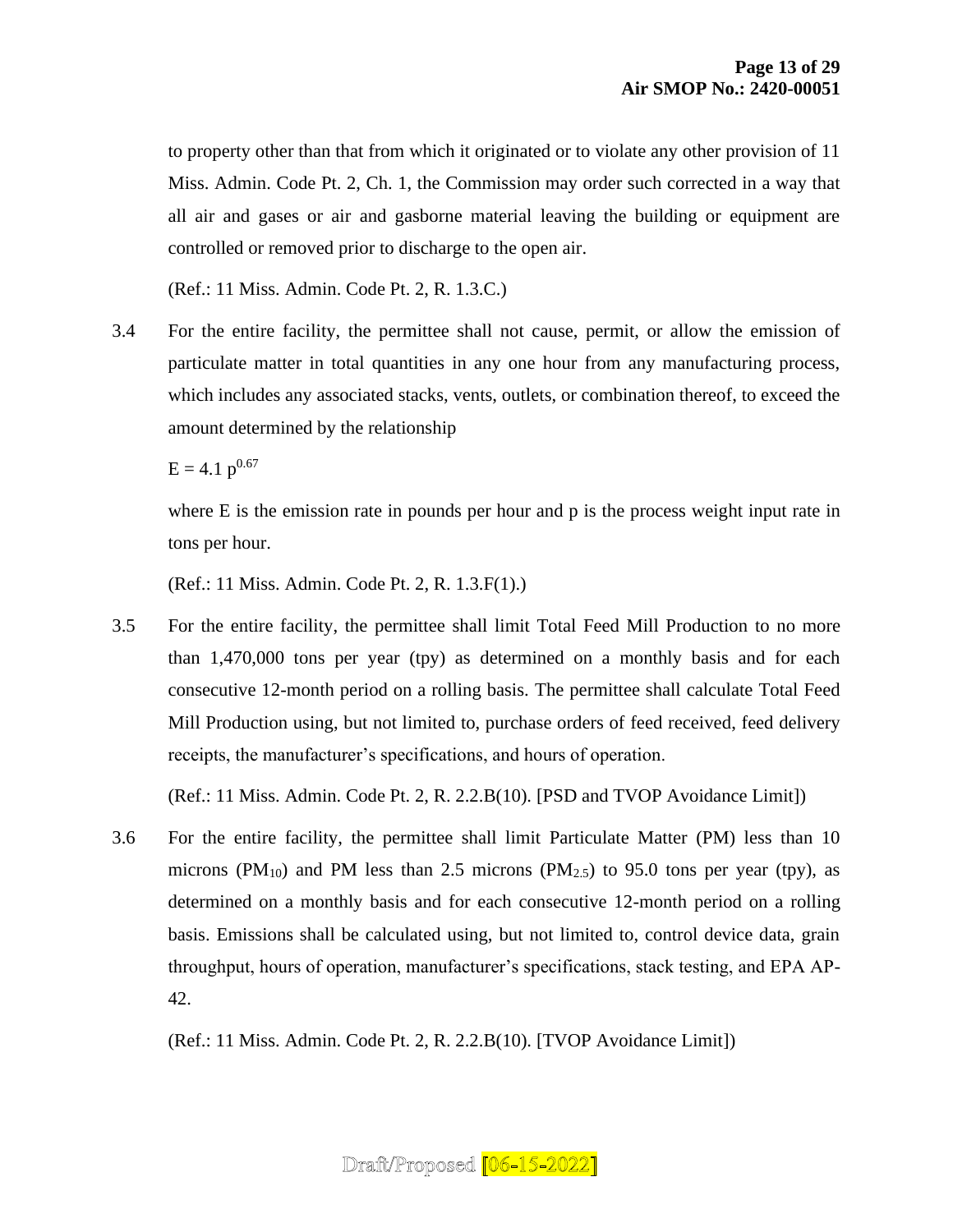3.7 For the entire facility, the permittee is subject to and shall comply with all applicable requirements of the National Emission Standards for Hazardous Air Pollutants for Area Sources: Prepared Feeds Manufacturing (40 CFR 63, Subpart DDDDDDD) and General Provisions (40 CFR 63, Subpart A).

(Ref.: 40 CFR 63.11619(a), 63.11619(b)(1), Subpart DDDDDDD)

3.8 For Emission Points AA-001 and AA-002, the maximum discharge of sulfur from any fuel burning installation in which the fuel is burned primarily to produce heat or power by indirect heat transfer shall not exceed 4.8 pounds (measured as sulfur dioxide) per million BTU heat input.

(Ref.: 11 Miss. Admin. Code Pt. 2, R. 1.4.A(1).)

3.9 For Emission Points AA-001 and AA-002, the maximum permissible emission of ash and/or particulate matter from fossil fuel burning installations of equal to or greater than 10 million BTU per hour per heat input shall not exceed an emission rate as determined by the relationship

 $E = 0.8808 * I^{-0.1667}$ 

where E is the emission rate in pounds per million BTU per hour heat input and I is the heat input in millions of BTU per hour.

(Ref.: 11 Miss. Admin. Code Pt. 2, R. 1.3.D(1)(b).)

3.10 For Emission Points AA-001 and AA-002, the permittee shall only combust natural gas and/or distillate fuel oil. The permittee shall calculate fuel combustion using, but not limited to, purchase orders of fuel, fuel delivery receipts, the manufacturer's specifications, and hours of operation.

(Ref.: 11 Miss. Admin. Code Pt. 2, R. 2.2.B(10).)

3.11 For Emission Points AA-001 and AA-002, the permittee is subject to and shall comply with all applicable requirements of the Standards of Performance for Small Industrial-Commercial-Institutional Steam Generating Units (40 CFR 60, Subpart Dc) and General Provisions (40 CFR 60, Subpart A).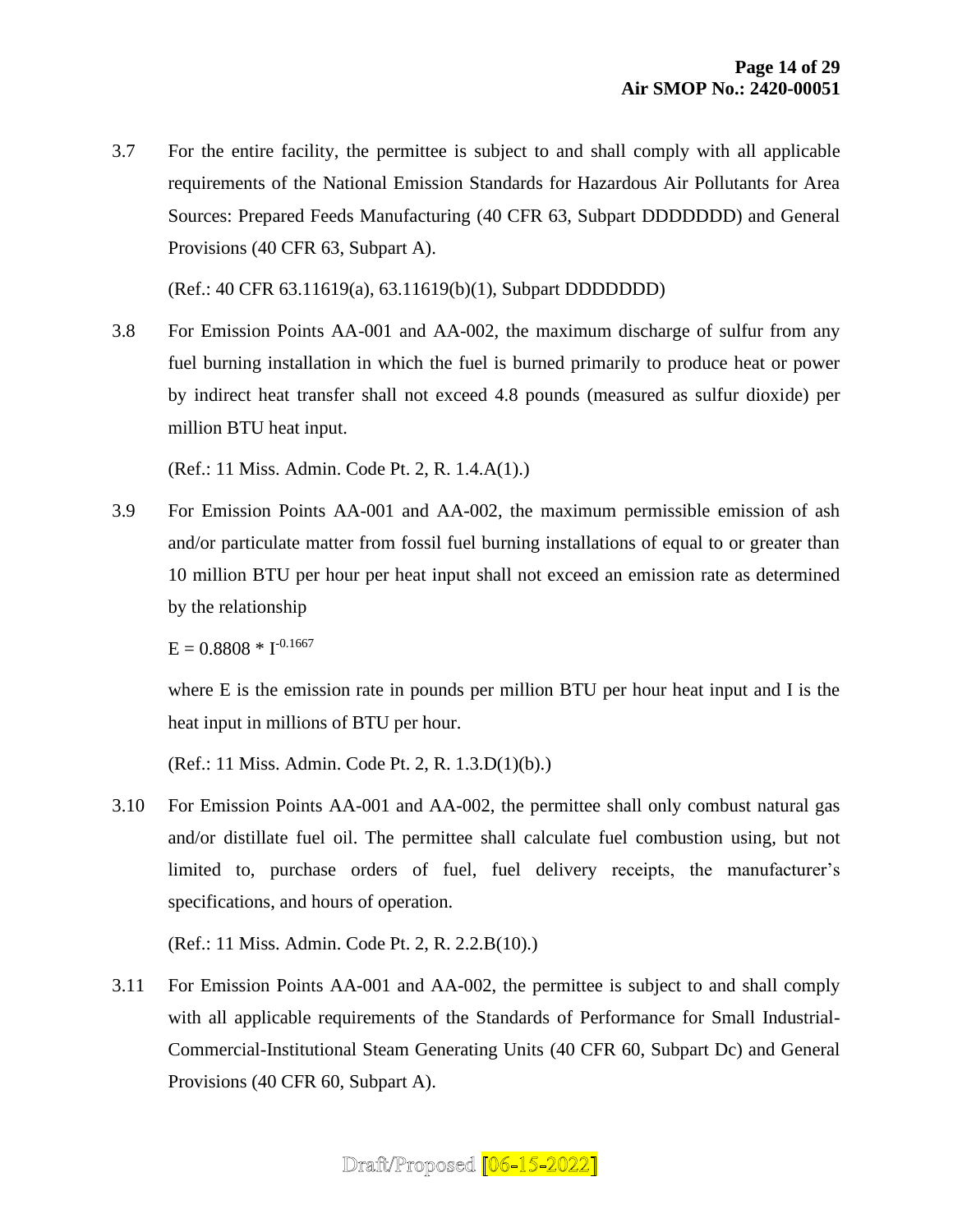(Ref.: 40 CFR 60.40c(a), Subpart Dc)

3.12 For Emission Points AA-001 and AA-002, the permittee shall not combust fuel oil containing greater than 0.5% sulfur by weight to be determined by the certification from the fuel supplier as described in Condition 5.5 (40 CFR 60.48c(f)(1) and (4), Subpart Dc). The fuel oil sulfur limits apply at all times, including periods of startup, shutdown, and malfunction.

(Ref.: 40 CFR 60.42c(d), (h)(1), 60.42c(i), and 60.44c(h), Subpart Dc)

3.13 For Emission Points AA-001 and AA-002, the permittee is subject to and shall comply with all applicable requirements of the National Emission Standards for Hazardous Air Pollutants for Industrial, Commercial, and Institutional Boilers Area Source (40 CFR 63, Subpart JJJJJJ) and General Provisions (40 CFR 63, Subpart A). Emission Points AA-001 and AA-002 are permitted to burn natural gas and distillate fuel oil; however, for purposes of determining applicability to 40 CFR 63, Subpart JJJJJJ, the boilers are considered gas-fired boilers as defined by below. Per 40 CFR 63.11195(e), Subpart JJJJJJ gas-fired boilers are not subject to the requirements of 40 CFR 63, Subpart JJJJJJ.

A *gas-fired boiler* includes any boiler that burns gaseous fuels not combined with any solid fuels and burns liquid fuel only during periods of gas curtailment, gas supply interruption, startups, or periodic testing on liquid fuel. Periodic testing of liquid fuel shall not exceed a combined total of 48 hours during any calendar year. If the permittee switches fuels, such that the boiler(s) would no longer be considered a gas-fired boiler under 40 CFR 63, Subpart JJJJJJ, the permittee shall determine which subcategory applies to the boiler and must demonstrate compliance with all applicable requirements of 40 CFR 63, Subpart JJJJJJ, within 180 days of the effective date of the fuel switch.

(Ref.: 40 CFR 63.11195(e), 63.11210(h) and 63.11237, Subpart JJJJJJ)

3.14 For Emission Points AB-001, AB-002, AB-003, AC-001, AC-002, AC-003, AC-004, AC-005, AC-006, AC-007, AC-008, AC-009, AC-010, AD-001, AE-001, AE-002, AE-003, AF-001, AF-002, AF-003, AF-006, and AF-007, the permittee shall route all emissions to the respective control device. The permittee shall operate each control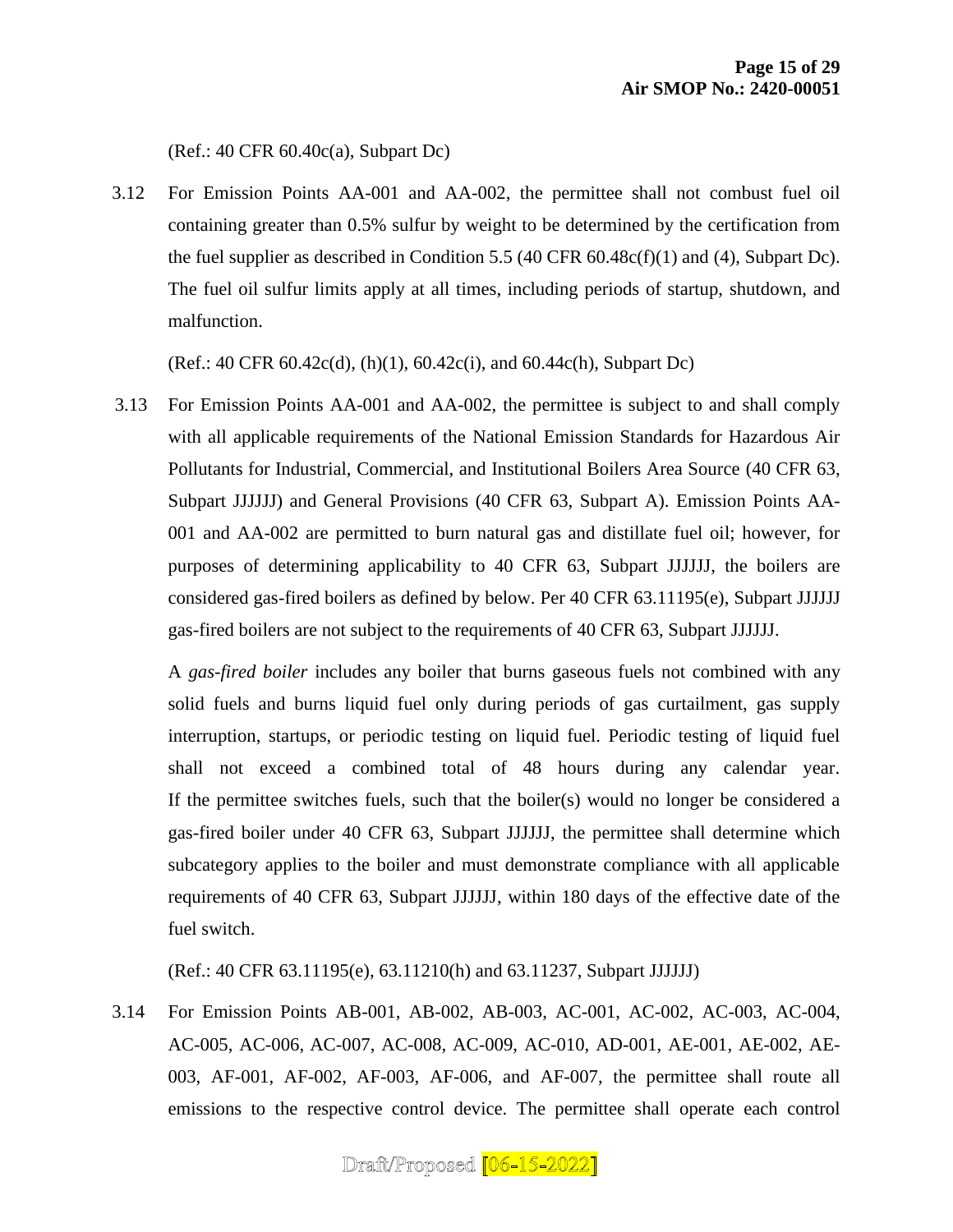device at all times when processing. Should the control technologies become nonoperational then the respective process shall be shut down immediately, but not as to cause damage to equipment or property, or cause further environmental problems. The process shall not startup until such time that the control technology becomes operational. The permittee shall maintain on hand at all times sufficient equipment as is necessary to repair and/or overhaul each control device at all times. The permittee shall maintain and perform quality assurance/quality control measures in accordance with the manufacture's specifications.

(Ref.: 11 Miss. Admin. Code Pt. 2, R. 2.2.B(10). [PSD and TVOP Avoidance Limit])

- 3.15 For Emission Points AB-001, AB-002, AB-003, AF-004, and AF-005, where materials containing chromium or manganese are loaded into trucks or railcars, the permittee must lessen fugitive emissions by reducing the distance between the loadout spout and the vehicle being loaded by either paragraph (a) or (b) of this condition.
	- (a) Use a device of any kind at the bulk loadout spout that minimizes the distance to the vehicle being loaded.
	- (b) Use any other means to minimize the distance between the loadout spout and the vehicle being loaded.
	- (Ref.: 40 CFR 63.11621(d), Subpart DDDDDDD)
- 3.16 For Emission Points AE-001, AE-002, and AE-003, the permittee shall capture emissions and route them to a cyclone. The cyclone shall be maintained in accordance with good air pollution control practices and manufacturer's specifications and operating instructions, if available. If manufacturer's specifications and operating instructions are not available, the permittee shall develop and follow standard operating procedures that ensure proper operation and maintenance of the cyclone.

(Ref.: 40 CFR 63.11621(f), Subpart DDDDDDD)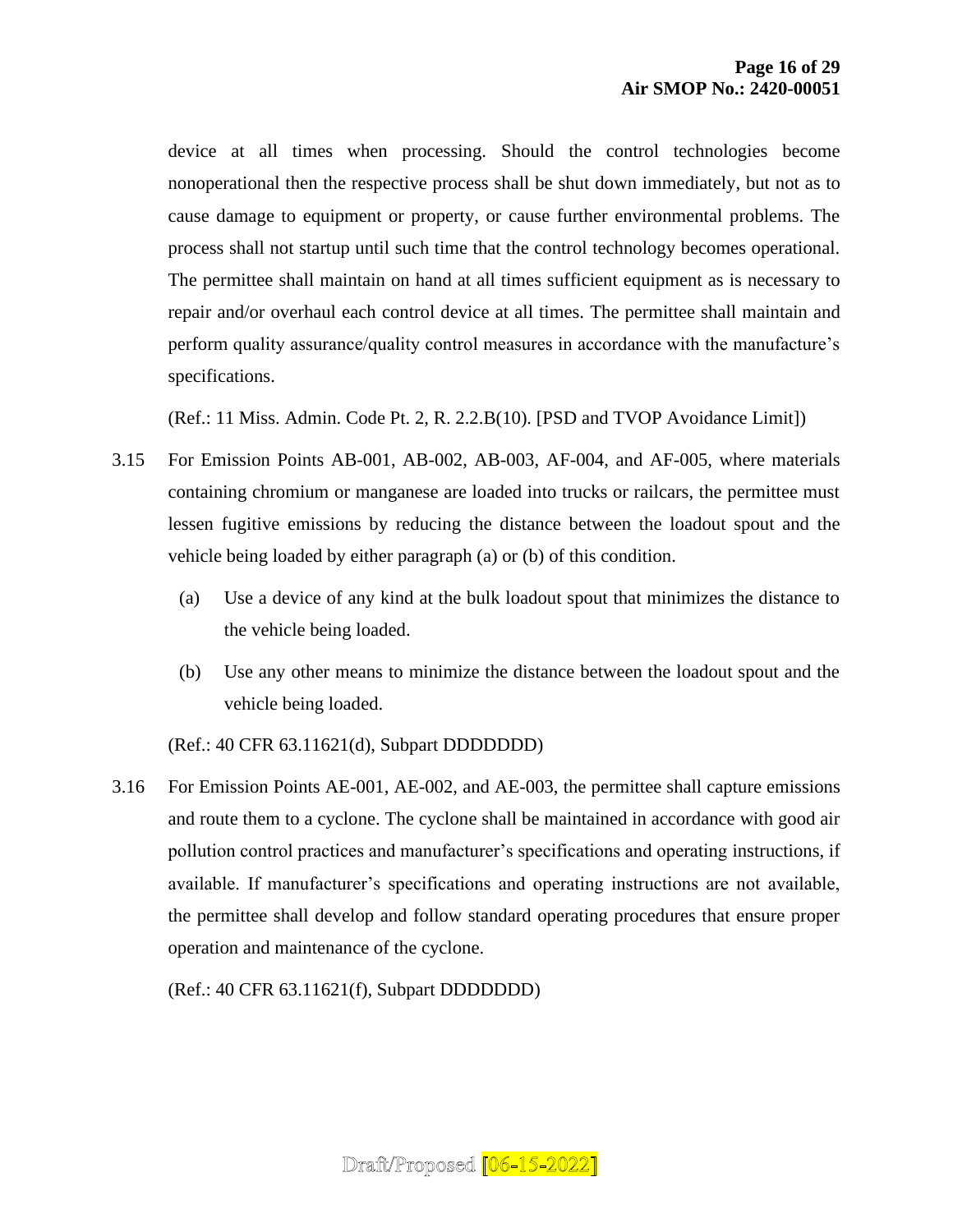## **SECTION 4. WORK PRACTICES**

| <b>Emission</b><br>Point | <b>Applicable Requirement</b>                  | <b>Condition</b><br>Number(s) | Pollutant/<br><b>Parameter</b> | <b>Work Practice</b>                                 |
|--------------------------|------------------------------------------------|-------------------------------|--------------------------------|------------------------------------------------------|
| Facility-Wide            | 40 CFR 63.11621(a), Subpart<br><b>DDDDDDDD</b> | 4.1                           |                                | <b>Dust Minimization Practices.</b>                  |
|                          | 40 CFR 63.11621(b), Subpart<br><b>DDDDDDD</b>  | <b>HAP</b><br>4.2             |                                | Store Chromium or Manganese in Closed<br>Containers. |
|                          | 40 CFR 63.11621(c), Subpart<br><b>DDDDDDD</b>  | 4.3                           |                                | Minimize Emissions During Mixing.                    |

- 4.1 For the entire facility, in all areas of the affected source where materials contain chromium or manganese are stored, used, or handled, the permittee must at all times operate all process equipment in accordance with manufacturer's specifications and in a manner to minimize dust creation and perform housekeeping measures to minimize excess dust. These measures must include, but are not limited to:
	- (a) Use either an industrial vacuum system or manual sweeping to reduce the amount of dust,
	- (b) At least once per month, remove dust from walls, ledges, and equipment using low pressure air or by other means, and then sweep or vacuum the area, and;
	- (c) Keep exterior doors in the immediate affected areas shut except during normal ingress and egress, as practicable. This paragraph does not apply to areas where finished product is stored in closed containers, and no other containing chromium or manganese are present.

(Ref.: 40 CFR 63.11621(a), Subpart DDDDDDD)

4.2 For the entire facility, the permittee shall, at all times, store any raw materials containing chromium or manganese in closed containers.

(Ref.: 40 CFR 63.11621(b), Subpart DDDDDDD)

4.3 For the entire facility, the mixer where materials containing chromium and manganese are added shall be covered at all times when mixing is occurring, except when the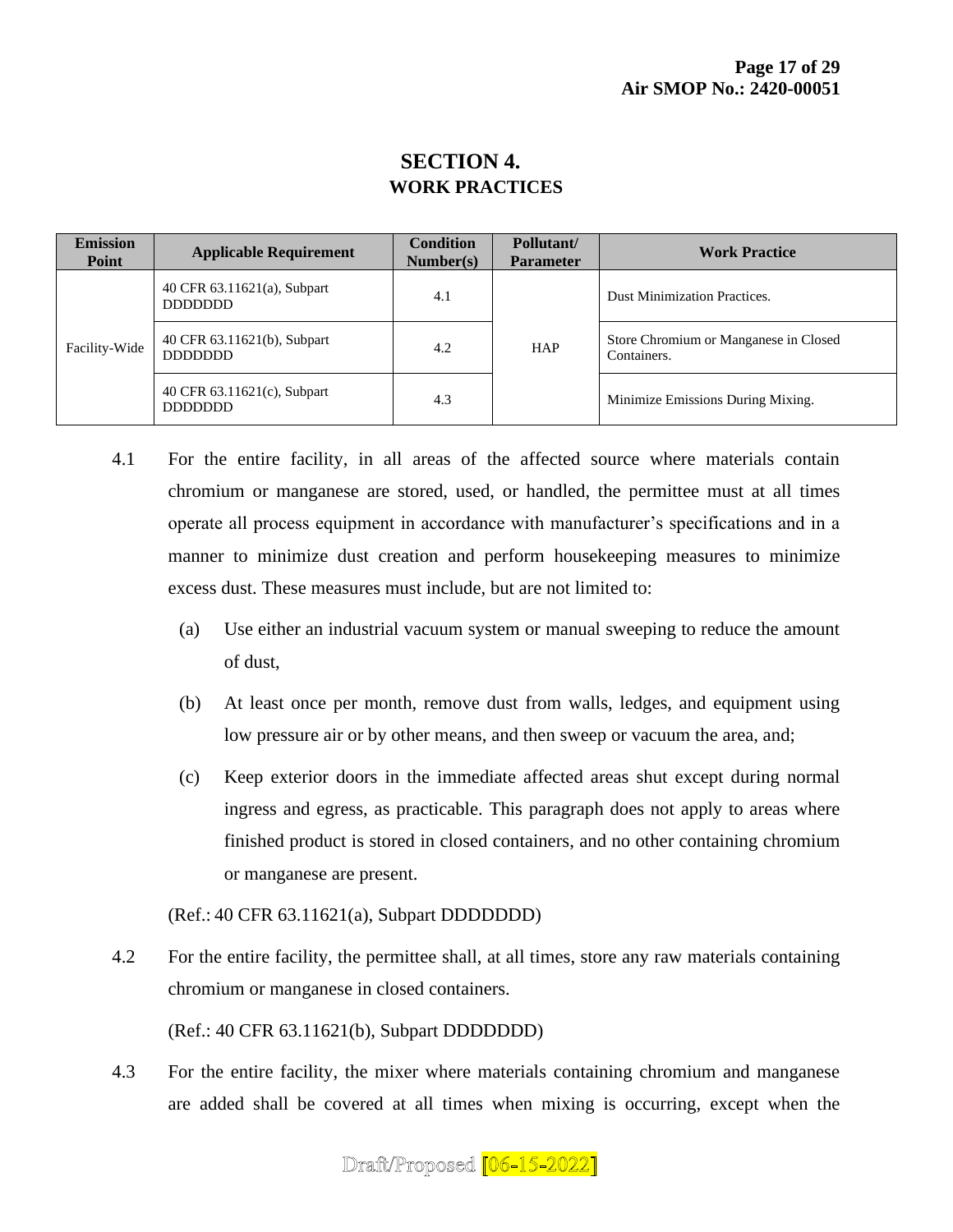materials are being added to the mixer. Materials containing chromium or manganese shall be added to the mixer in a manner that minimizes emissions.

(Ref.: 40 CFR 63.11621(c), Subpart DDDDDDD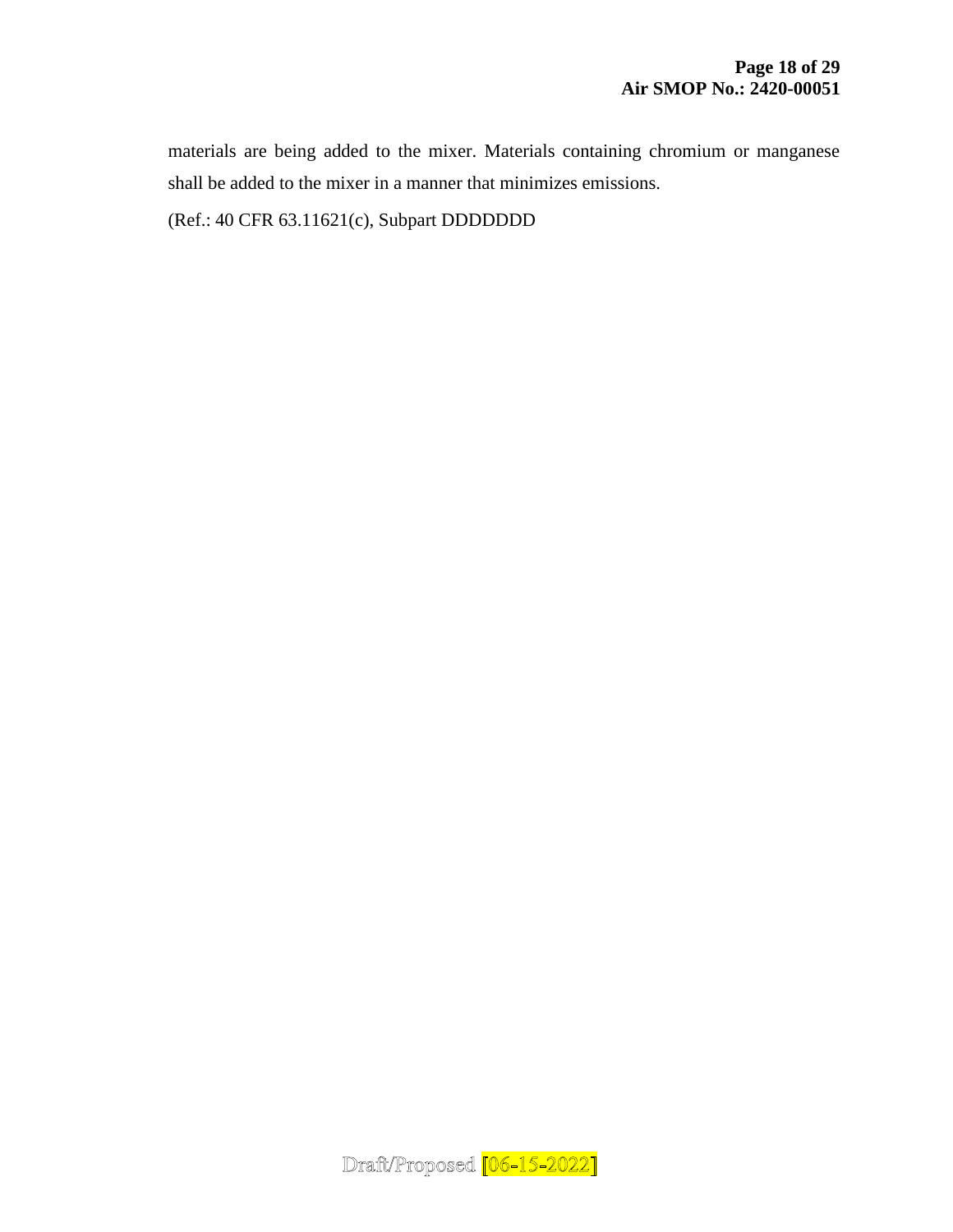| <b>SECTION 5.</b>                                |
|--------------------------------------------------|
| <b>MONITORING AND RECORDKEEPING REQUIREMENTS</b> |

| <b>Emission</b><br>Point                                                                                                                                                             | <b>Applicable Requirement</b>                                     | <b>Condition</b><br>Number(s) | Pollutant/<br><b>Parameter</b> | <b>Monitoring/Recordkeeping</b><br>Requirement                                             |
|--------------------------------------------------------------------------------------------------------------------------------------------------------------------------------------|-------------------------------------------------------------------|-------------------------------|--------------------------------|--------------------------------------------------------------------------------------------|
|                                                                                                                                                                                      | 11 Miss. Admin. Code Pt. 2, R. 2.9.                               | 5.1                           | Recordkeeping                  | Maintain records for a minimum of 5 years.                                                 |
|                                                                                                                                                                                      | 11 Miss. Admin. Code Pt. 2, R. 2.2.B(11).                         | 5.2                           | Production                     | Monitor and Record Total Feed Mill<br>Production                                           |
| Facility-Wide                                                                                                                                                                        | 11 Miss. Admin. Code Pt. 2, R. 2.2.B(11).                         | 5.3                           | $PM_{10}$<br>PM <sub>2.5</sub> | Monitor and Record Emissions                                                               |
|                                                                                                                                                                                      | 40 CFR 63.11624(c)(1), (2), (7), (8), and (9),<br>Subpart DDDDDDD | 5.4                           | Recordkeeping                  | Notification and Compliance Certification<br>Requirement                                   |
| AA-001<br>AA-002                                                                                                                                                                     | 40 CFR 60.48c(f)(1), Subpart Dc                                   | 5.5                           | Recordkeeping                  | Maintain monthly fuel supplier certification<br>records for distillate fuel oil combusted. |
|                                                                                                                                                                                      | 40 CFR $60.48c(g)(2)$ , Subpart Dc                                | 5.6                           | Fuel Usage                     | Record Monthly Fuel Combustion                                                             |
| AB-001                                                                                                                                                                               |                                                                   |                               |                                | Monthly Inspections of Control Devices                                                     |
| AB-002<br>AB-003<br>AF-004<br>AF-005                                                                                                                                                 | 40 CFR 63.11622(a) and 63.11624(c)(3),<br>Subpart DDDDDDD         | 5.7                           | HAP                            | <b>Inspection Recordkeeping Requirement</b>                                                |
| $AC-001$<br>$AC-002$<br>$AC-003$<br>$AC-004$<br>$AC-005$<br>$AC-006$<br>$AC-007$<br>$AC-008$<br>$AC-009$<br>$AC-010$<br>$AD-001$<br>$AF-001$<br>AF-002<br>AF-003<br>AF-006<br>AF-007 | 11 Miss. Admin. Code Pt. 2, R. 2.2.B(11).                         | 5.8                           | Opacity                        | Monthly Inspections of Control Devices.                                                    |
|                                                                                                                                                                                      |                                                                   |                               |                                | Inspection Recordkeeping Requirement.                                                      |
| $AC-005$<br>$AC-006$<br>$AC-007$                                                                                                                                                     | 11 Miss. Admin. Code Pt. 2, R. 2.2.B(11).                         | 5.9                           | $PM_{10}$<br>$PM_{2.5}$        | <b>Conduct Triennial Stack Test</b>                                                        |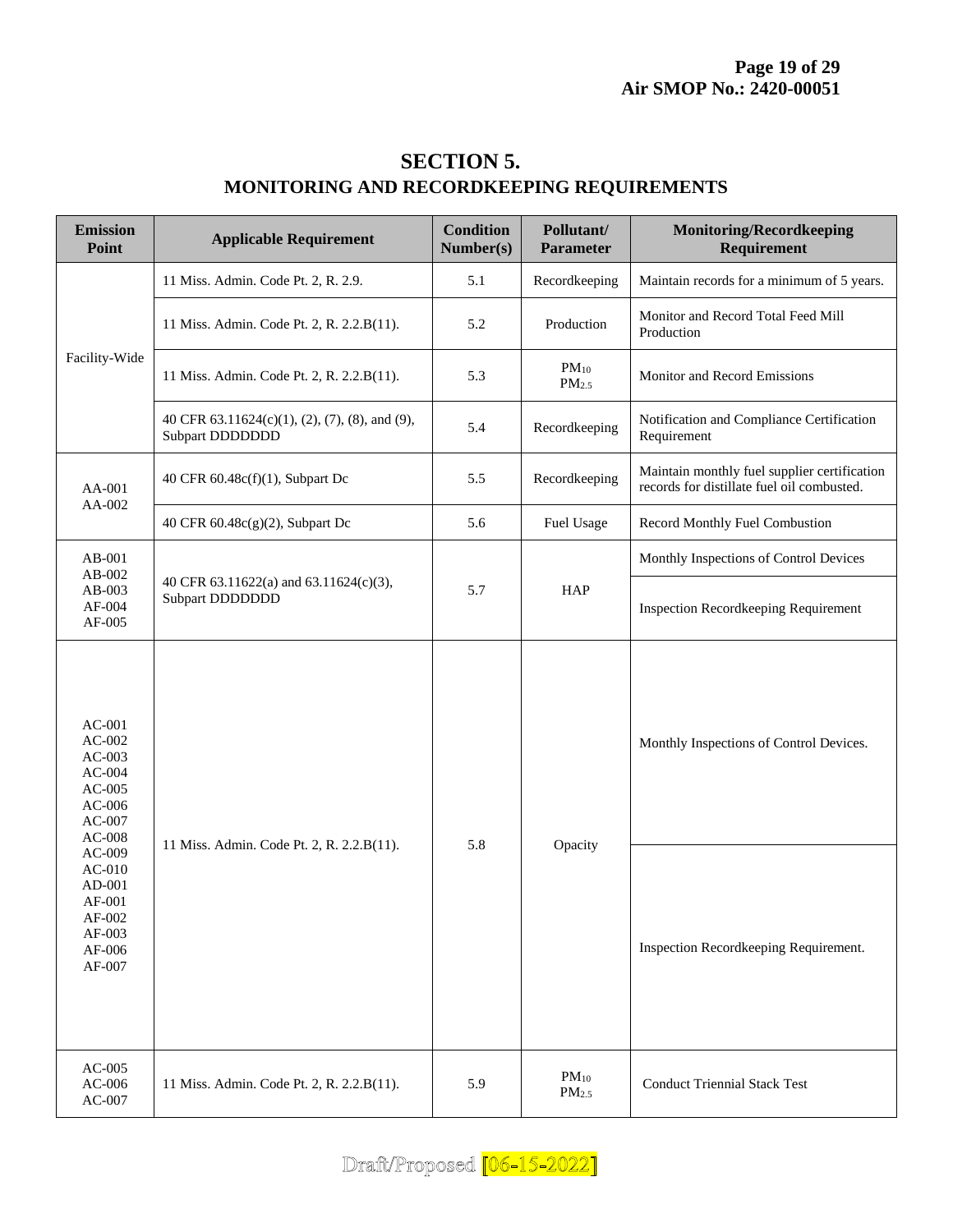| <b>Emission</b><br>Point       | <b>Applicable Requirement</b>                                 | <b>Condition</b><br>Number(s) | Pollutant/<br><b>Parameter</b> | <b>Monitoring/Recordkeeping</b><br><b>Requirement</b> |
|--------------------------------|---------------------------------------------------------------|-------------------------------|--------------------------------|-------------------------------------------------------|
|                                | 11 Miss. Admin. Code Pt. 2, R. 2.2.B(11).                     | 5.10                          | $PM_{10}$<br>PM <sub>2.5</sub> | <b>Conduct Triennial Stack Test</b>                   |
| $AE-001$<br>AE-002<br>$AE-003$ |                                                               | 5.11                          | <b>HAP</b>                     | Monitor and Inspect the Cyclone                       |
|                                | 40 CFR $63.11622(b)(1)$ and $(3)$ ,<br><b>Subpart DDDDDDD</b> |                               |                                | Perform Weekly Visual Inspection of the<br>Cyclone    |
|                                | 40 CFR $63.11624(c)(5)$ , Subpart DDDDDDD                     | 5.12                          | <b>HAP</b>                     | <b>Inspection Record keeping Requirement</b>          |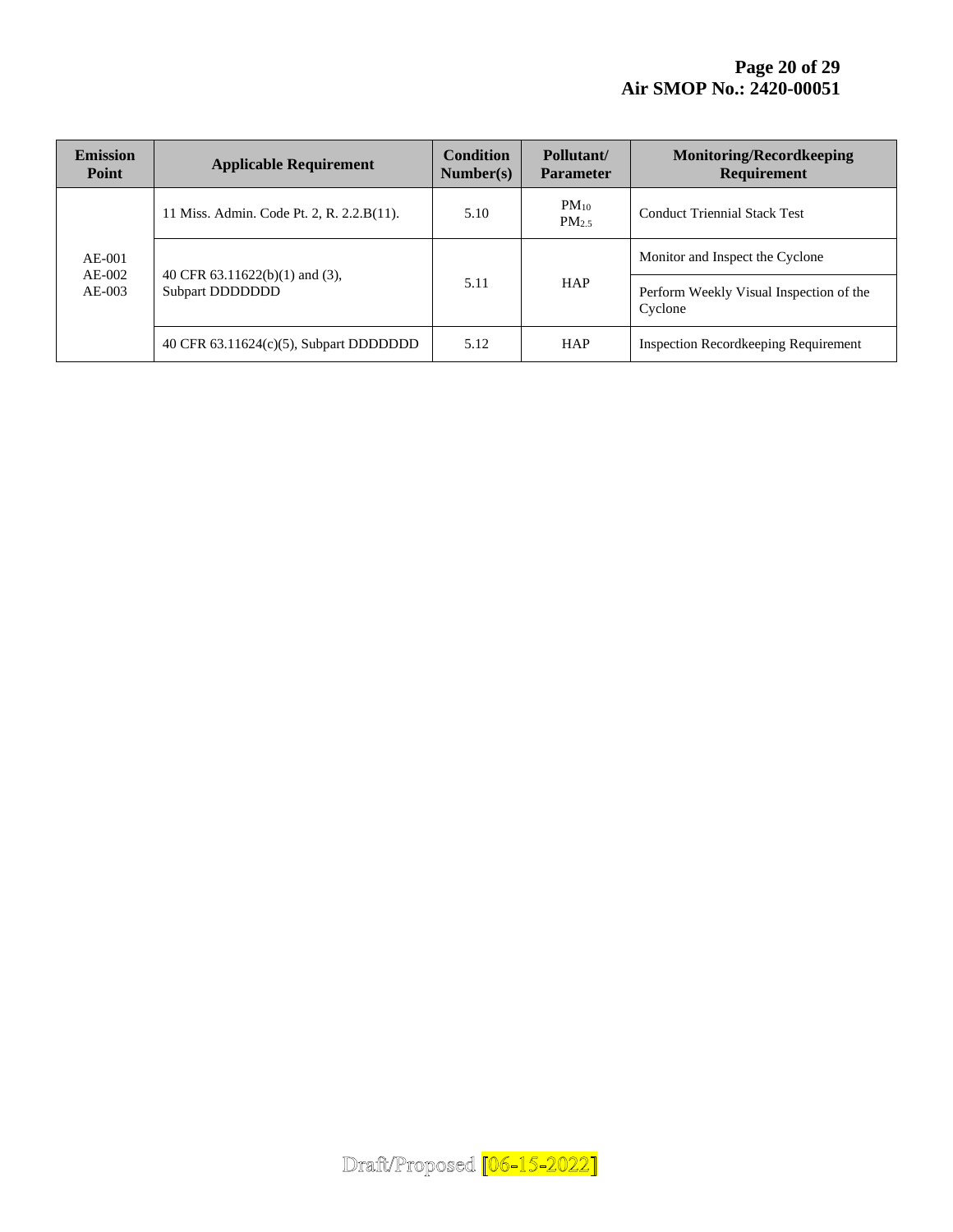5.1 For the entire facility, the permittee shall retain all required records, monitoring data, supporting information and reports for a period of at least five (5) years from the date of the monitoring sample, measurement, report, or application. Support information includes all calibration and maintenance records, all original strip-chart recordings or other data for continuous monitoring instrumentation, and copies of all reports required by this permit. Copies of such records shall be submitted to MDEQ as required by Applicable Rules and Regulations or this permit upon request.

(Ref.: 11 Miss. Admin. Code Pt. 2, R. 2.9.)

5.2 For the entire facility, the permittee shall monitor and record Total Feed Mill Production in tpy, as determined on a monthly basis and for each 12-month period on a rolling basis. The permittee shall determine Total Feed Mill Production using, but not limited to, purchase orders of feed received, feed delivery receipts, the manufacturer's specifications, and hours of operation.

(Ref.: 11 Miss. Admin. Code Pt. 2, R. 2.2.B(11).)

5.3 For the entire facility, the permittee shall monitor and record  $PM_{10}$  and  $PM_{2.5}$  emissions in tpy, as determined on a monthly basis and for each 12-month period on a rolling basis. Emissions shall be calculated using, but not limited to, control device data, feed throughput, hours of operation, manufacturer's specifications, stack testing, and EPA AP-42.

(Ref.: 11 Miss. Admin. Code Pt. 2, R. 2.2.B(11).)

- 5.4 For the entire facility, the permittee shall keep the following records:
	- (a) As required in 40 CFR  $63.10(b)(2)(xiv)$ , the permittee shall keep a copy of each notification that the permittee submitted to comply with 40 CFR 63, Subpart DDDDDDD in accordance with 40 CFR 63.11624(a), Subpart DDDDDDD, and all documentation supporting any Initial Notification or Notification of Compliance Status that the permittee submitted.
	- (b) The permittee shall keep a copy of each Annual Compliance Certification prepared in accordance with 40 CFR 63.11624(b), Subpart DDDDDDD.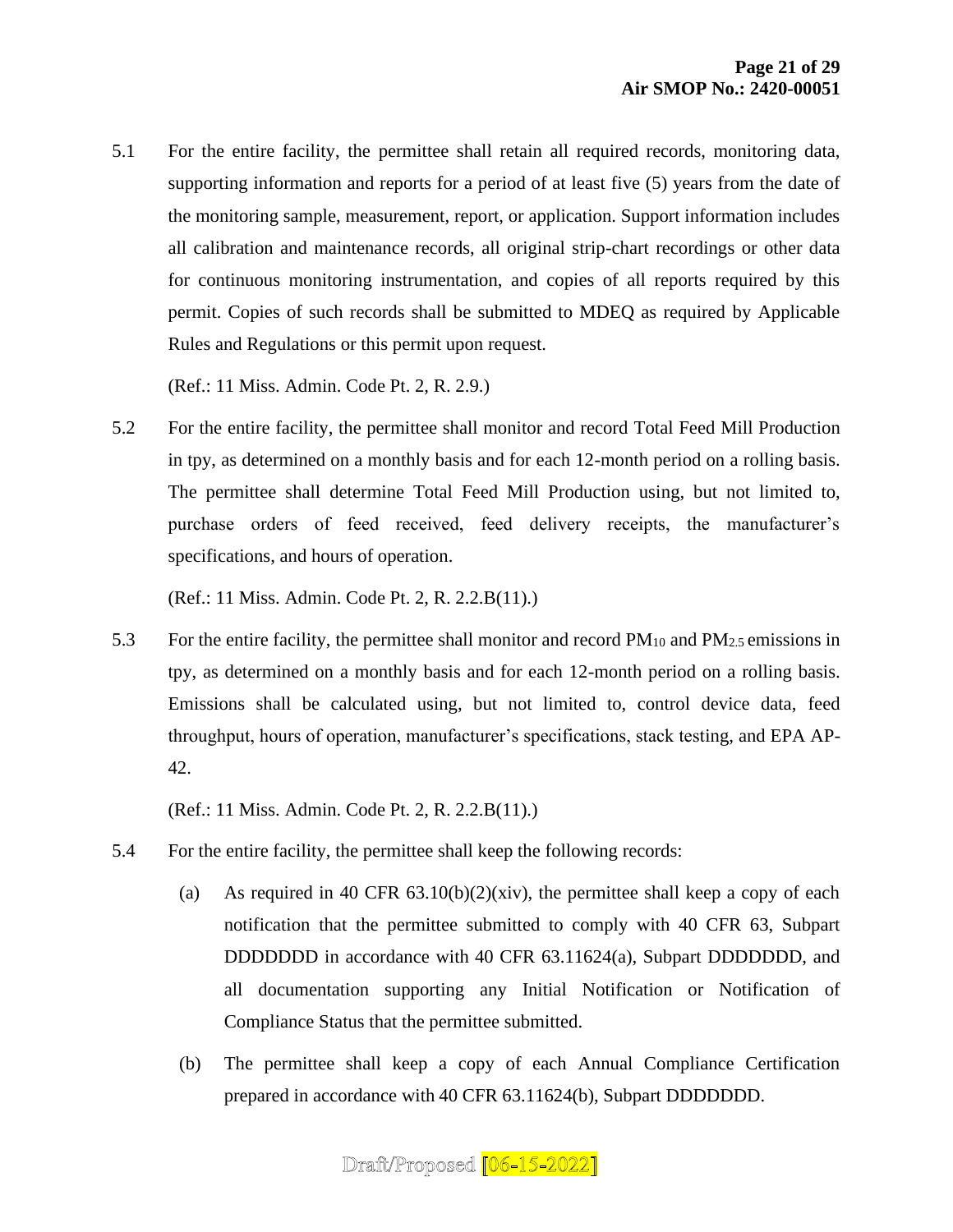Records shall be in a form suitable and readily available for expeditious review, according to 40 CFR  $63.10(b)(1)$ , Subpart A, and records shall be kept for 5 years following the date of each recorded action. The permittee shall keep each record onsite for at least 2 years after the date of each recorded action according to 40 CFR 63.10(b)(1), Subpart A. The permittee may keep the records offsite for the remaining 3 years.

(Ref.: 40 CFR 63.11624(c)(1), (2), (7), (8), and (9), Subpart DDDDDDD)

- 5.5 For Emission Points AA-001 and AA-002, the permittee record and maintain fuel supplier certification. The fuel supplier certification shall include the following:
	- (a) For distillate oil:
		- (1) The name of the oil supplier;
		- (2) A statement from the oil supplier that the oil complies with the specifications under the definition of distillate oil in 40 CFR 60.41c, Subpart Dc; and
		- (3) The sulfur content or maximum sulfur content of the oil.
	- (b) For other fuels:
		- (1) The name of the supplier of the fuel;
		- (2) The potential sulfur emissions rate or maximum potential sulfur emissions rate of the fuel in ng/J heat input; and
		- (3) The method used to determine the potential sulfur emissions rate of the fuel.

 $(Ref.: 40 CFR 60.48c(f)(1)$  and  $(4)$ , Subpart Dc)

5.6 For Emission Points AA-001 and AA-002, the permittee shall record and maintain records of the amount of fuel combusted during each calendar month.

(Ref.: 40 CFR 60.48c(g)(2), Subpart Dc)

5.7 For Emission Points AB-001, AB-002, AB-003, AF-004, and AF-005, the permittee shall perform monthly inspections of each device to ensure the device is operating according to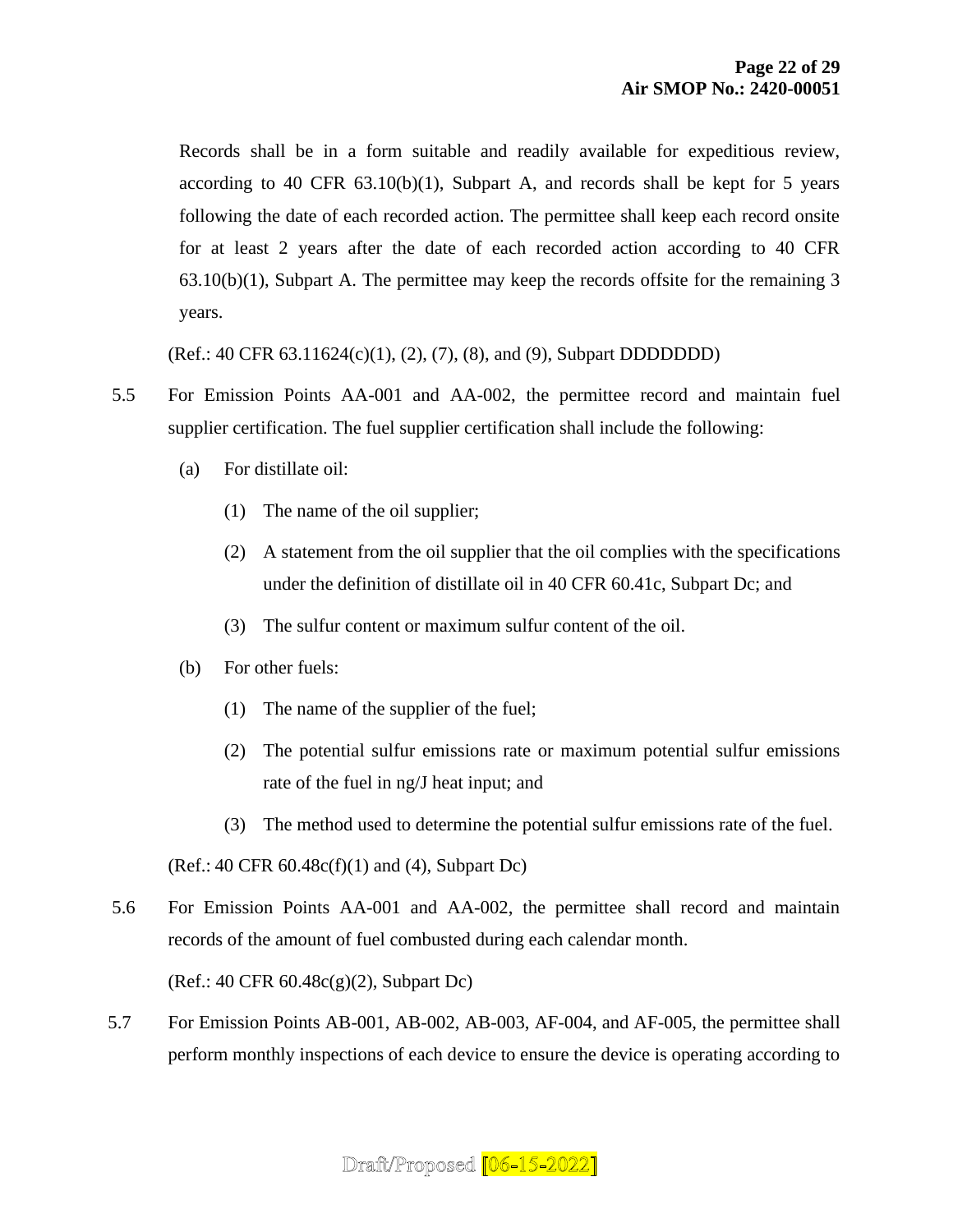manufacturer's specifications. The permittee shall keep and maintain the following records of the monthly inspections:

- (a) The date, place, and time of each inspection;
- (b) Person performing the inspection, and;
- (c) Results of the inspection, including the date, time, and duration of the corrective action period from the time the inspection indicated a problem to the time of the indication that the device was replaced or restored to operation.

(Ref.: 40 CFR  $63.11622(a)$  and  $63.11624(c)(3)$ , Subpart DDDDDDD and 11 Miss. Admin. Code Pt. 2, R. 2.2.B(11).)

- 5.8 For Emission Points AC-001, AC-002, AC-003, AC-004, AC-005, AC-006, AC-007, AC-008, AC-009, AC-010, AD-001, AF-001, AF-002, AF-003, AF-006, and AF-007, the permittee shall perform monthly inspections of each device to ensure the device is operating according to manufacturer's specifications. The permittee shall keep and maintain the following records of the monthly inspections:
	- (a) The date, place, and time of each inspection;
	- (b) Person performing the inspection, and;
	- (c) Results of the inspection, including the date, time, and duration of the corrective action period from the time the inspection indicated a problem to the time of the indication that the device was replaced or restored to operation.

(Ref.: 11 Miss. Admin. Code Pt. 2, R. 2.2.B(11).)

5.9 For Emission Points AC-005, AC-006, and AC-007, beginning with the issuance of this permit, the permittee shall conduct triennial stack tests on a rotational basis for  $PM_{10}$  and PM<sub>2.5</sub> emissions. The permittee shall stack test a baghouse once every 3 years, not to exceed 36 months from the previous stack test. The permittee shall conduct each stack test in accordance with EPA Test Methods 5 and 201, or an EPA approved equivalent. The permittee shall use the results of the most recent stack test, hours of operation,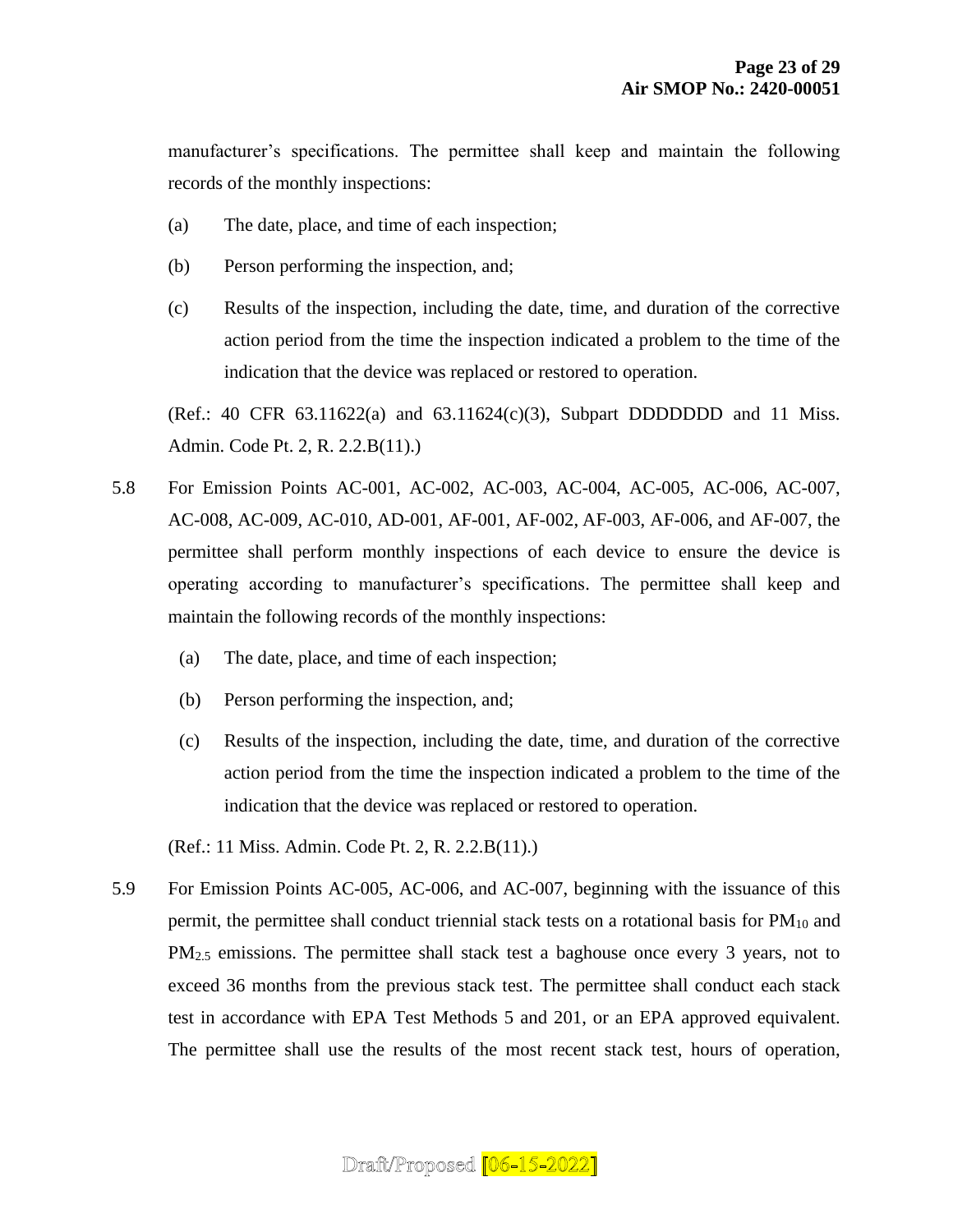production, etc. to calculate  $PM_{10}$  and  $PM_{2.5}$  emissions on a monthly basis in tons and the 12-month rolling total in tpy.

(Ref.: 11 Miss. Admin. Code Pt. 2, R. 2.2.B(11).)

5.10 For Emission Points AE-001, AE-002, and AE-003, beginning with the issuance of this permit, the permittee shall conduct triennial stack tests on a rotational basis for  $PM_{10}$  and PM2.5 emissions. The permittee shall stack test a cyclone once every 3 years, not to exceed 36 months from the previous stack test. The permittee shall conduct each stack test in accordance with EPA Test Methods 5 and 201, or an EPA approved equivalent. The permittee shall use the results of the most recent stack test, hours of operation, production, etc. to calculate  $PM_{10}$  and  $PM_{2.5}$  emissions on a monthly basis in tons and the 12-month rolling total in tpy.

(Ref.: 11 Miss. Admin. Code Pt. 2, R. 2.2.B(11).)

- 5.11 For Emission Points AE-001, AE-002, and AE-003, the permittee shall comply the following inspection and monitoring requirements:
	- (a) The permittee shall perform quarterly inspections of the cyclone for corrosion, erosion, or any other damage that could result in air in-leakage, and record the results in accordance with Condition 5.12 (40 CFR 63.11624(c), Subpart DDDDDDD).
	- (b) The permittee shall perform a weekly visual inspection of the operating cyclone to ensure it is operating consistent with good air pollution control practices.

(Ref.: 40 CFR 63.11622(b)(1) and (3), Subpart DDDDDDD)

- 5.12 For Emission Points AE-001, AE-002, and AE-003, the permittee shall keep the following records:
	- (a) Records of all quarterly inspections. The quarterly inspection records shall include the following:
		- (1) The date, place, and time of each inspection;
		- (2) Person performing the inspection, and;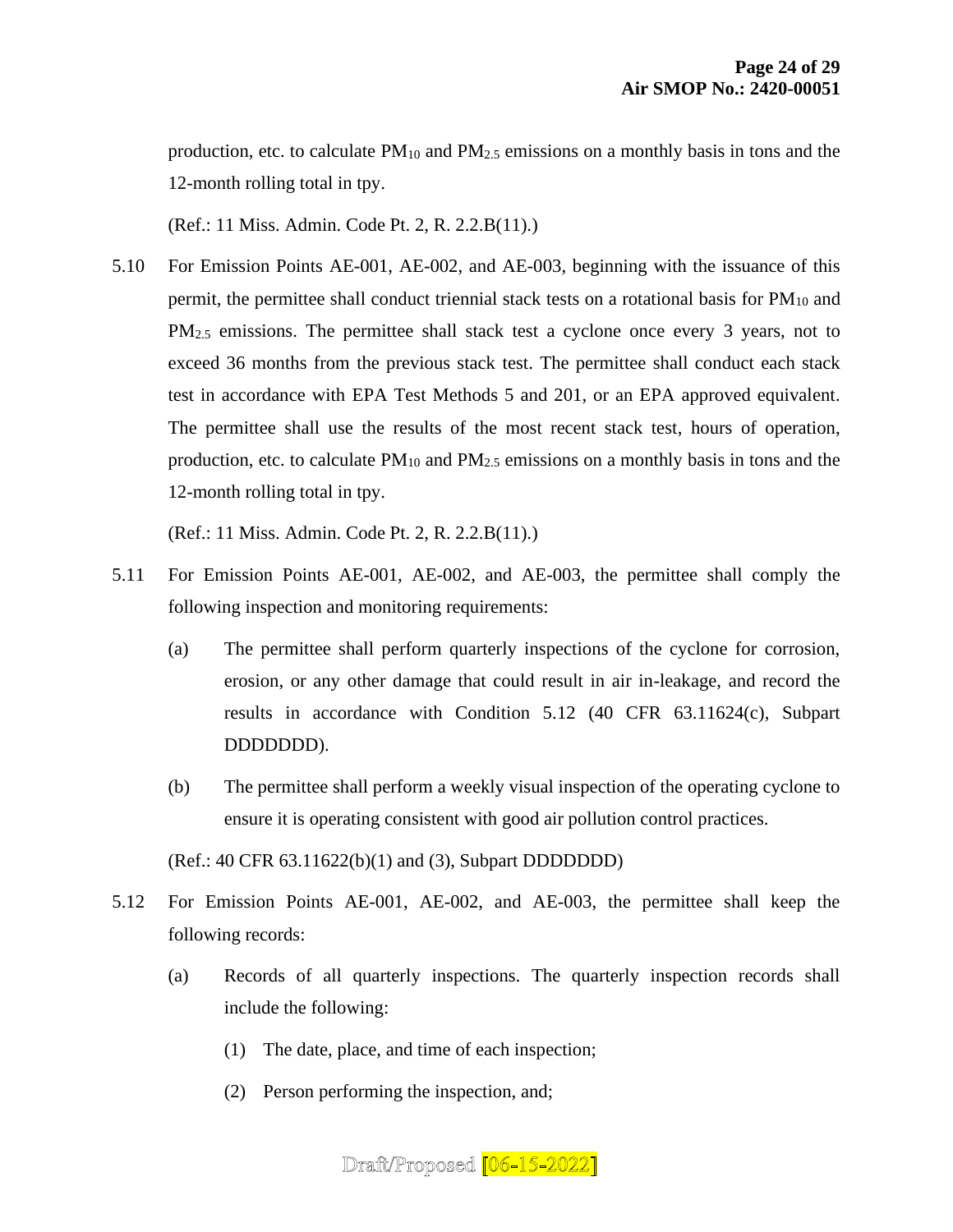- (3) Results of the inspection, including the date, time, and duration of the corrective action period from the time the inspection indicated a problem to the time of the indication that the cyclone was restored to proper operation.
- (b) Records of weekly visual inspections of the operating cyclone, including a record of any corrective action taken as a result of the inspection.

(Ref.: 40 CFR 63.11624(c)(5), Subpart DDDDDDD)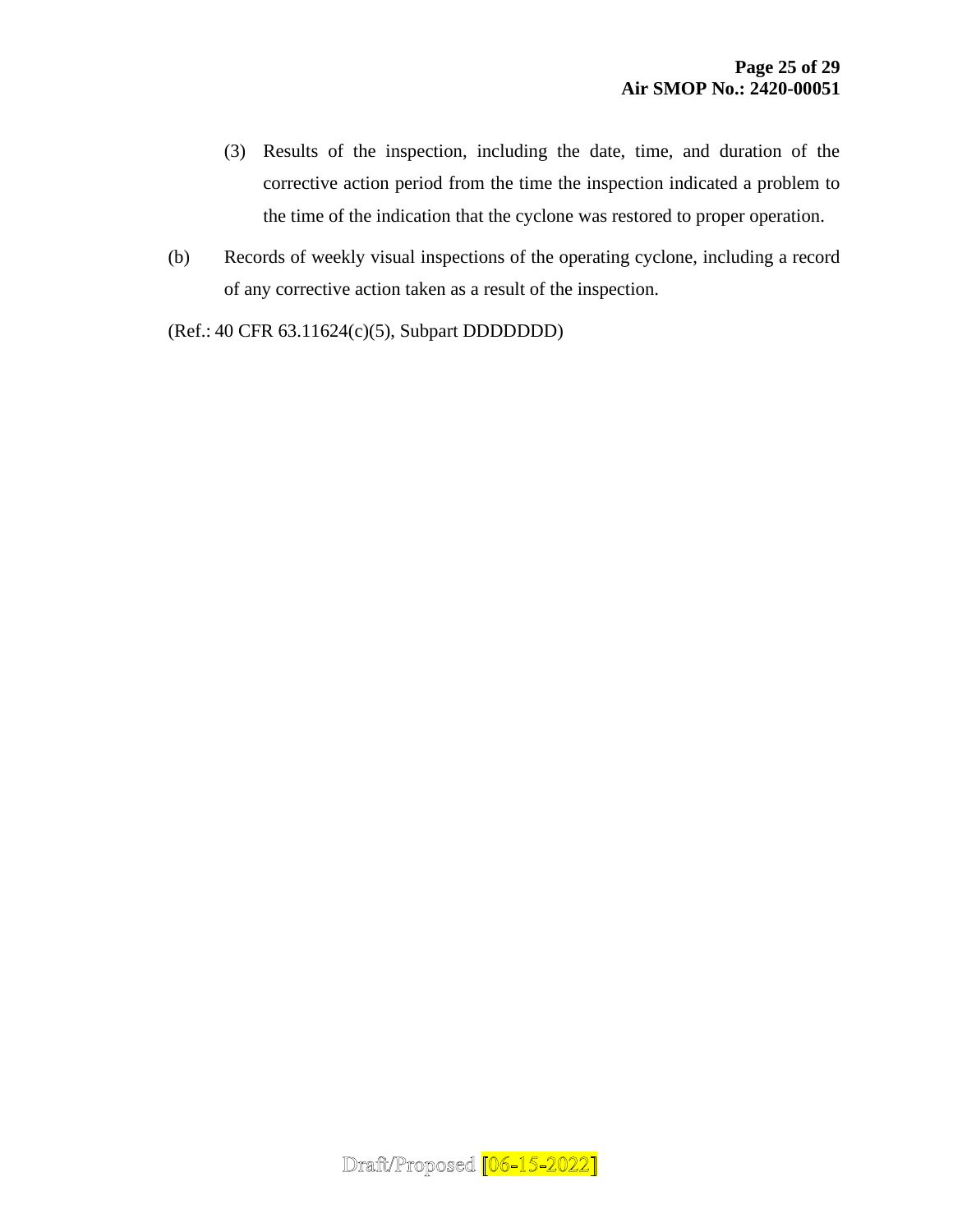| <b>SECTION 6.</b>             |
|-------------------------------|
| <b>REPORTING REQUIREMENTS</b> |

| <b>Emission</b><br>Point                                           | <b>Applicable Requirement</b>                                     | <b>Condition</b><br>Number(s) | <b>Reporting Requirement</b>                                                     |  |
|--------------------------------------------------------------------|-------------------------------------------------------------------|-------------------------------|----------------------------------------------------------------------------------|--|
| Facility-Wide                                                      | 11 Miss. Admin. Code Pt. 2, R. 2.2.B(11).                         | 6.1                           | Report permit deviations within five (5) working days.                           |  |
|                                                                    | 11 Miss. Admin. Code Pt. 2, R. 2.2.B(11).                         | 6.2                           | Submit certified annual monitoring report.                                       |  |
|                                                                    | 11 Miss. Admin. Code Pt. 2, R. 2.2.B(11).                         | 6.3                           | All documents submitted to MDEO shall be certified by a<br>Responsible Official. |  |
|                                                                    | 11 Miss. Admin. Code Pt. 2, R. 2.2.B(11).                         | 6.4                           | PM <sub>10</sub> and PM <sub>2.5</sub> Emissions Monitoring Report               |  |
|                                                                    | 40 CFR 63.11624(b)(1), (2), (3), (5), and (7),<br>Subpart DDDDDDD | 6.5                           | <b>Annual Monitoring Report</b>                                                  |  |
|                                                                    | 40 CFR 63.11624(d), Subpart DDDDDDD                               | 6.6                           | <b>Notification Requirement</b>                                                  |  |
| $AC-005$<br>$AC-006$<br>$AC-007$<br>$AE-001$<br>$AE-002$<br>AE-003 | 11 Miss. Admin. Code Pt. 2, R. 2.2.B(11).                         | 6.7                           | <b>Stack Test Reporting Requirement</b>                                          |  |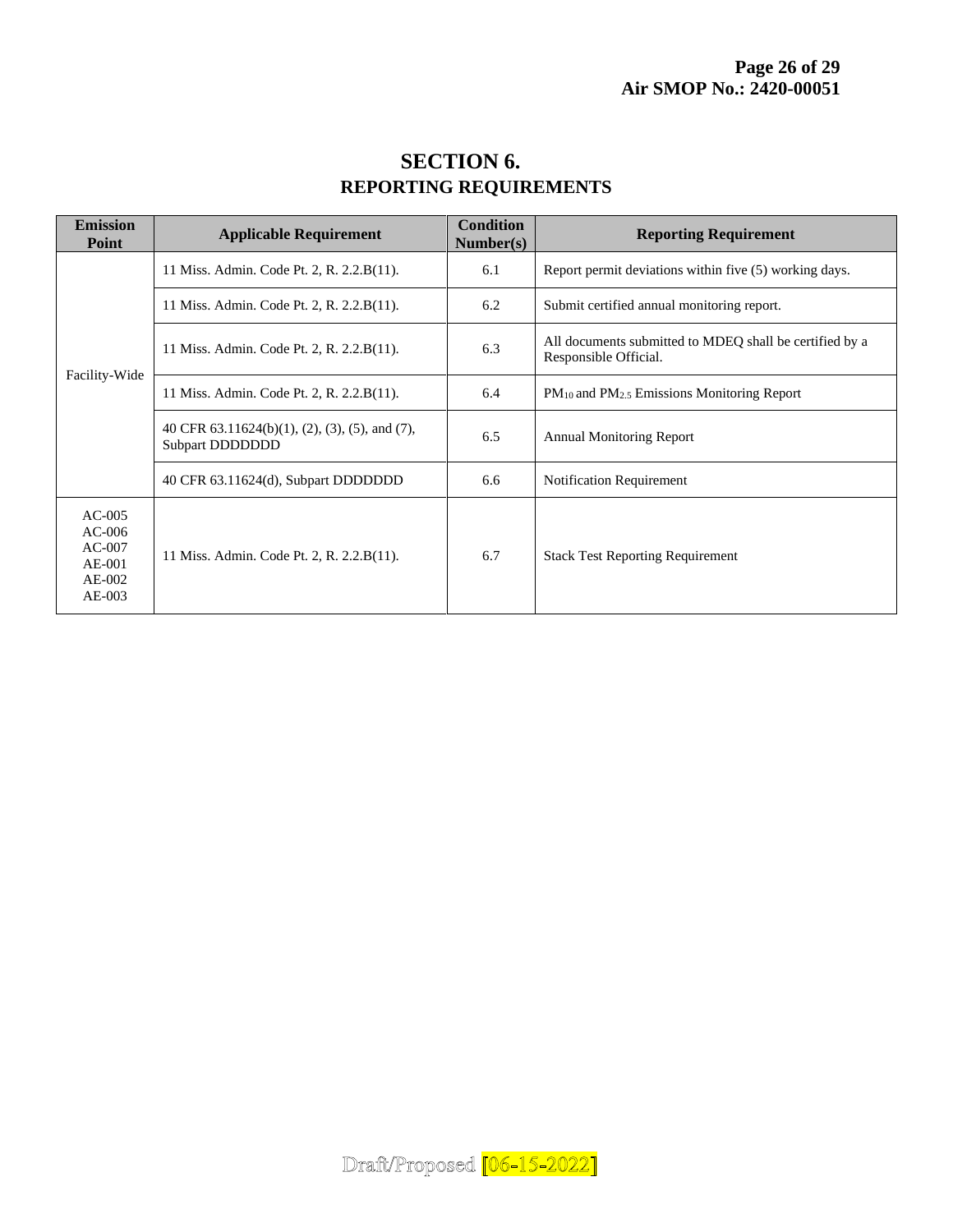6.1 Except as otherwise specified herein, the permittee shall report all deviations from permit requirements, including those attributable to upsets, the probable cause of such deviations, and any corrective actions or preventive measures taken. Said report shall be made within five (5) working days of the time the deviation began.

(Ref.: 11 Miss. Admin. Code Pt. 2, R. 2.2.B(11).)

6.2 Except as otherwise specified herein, the permittee shall submit a certified annual synthetic minor monitoring report postmarked no later than 31st of January for the preceding calendar year. This report shall address any required monitoring specified in the permit. All instances of deviations from permit requirements shall be clearly identified in the report. Where no monitoring data is required to be reported and/or there are no deviations to report, the report shall contain the appropriate negative declaration.

(Ref.: 11 Miss. Admin. Code Pt. 2, R. 2.2.B(11).)

6.3 Any document required by this permit to be submitted to the DEQ shall contain a certification signed by a responsible official stating that, based on information and belief formed after reasonable inquiry, the statements and information in the document are true, accurate and complete.

(Ref.: 11 Miss. Admin. Code Pt. 2, R. 2.2.B(11).)

6.4 For the entire facility, the permittee shall submit an annual monitoring report, in accordance with Condition 6.2, containing total  $PM_{10}$  and  $PM_{2.5}$  emission calculations in tons per month and tpy for each consecutive 12-month period. The report shall include the supporting calculations which could include, but is not limited to, equipment hours of operation, manufacturer's specifications, throughput, fuel combusted, EPA AP-42 guidance, etc.

(Ref.: 11 Miss. Admin. Code Pt. 2, R. 2.2.B(11).)

- 6.5 For the entire facility, the permittee shall prepare and submit an annual monitoring report for the previous year by March 1 of each year. The annual compliance report shall contain the following information:
	- (a) The company's name and address.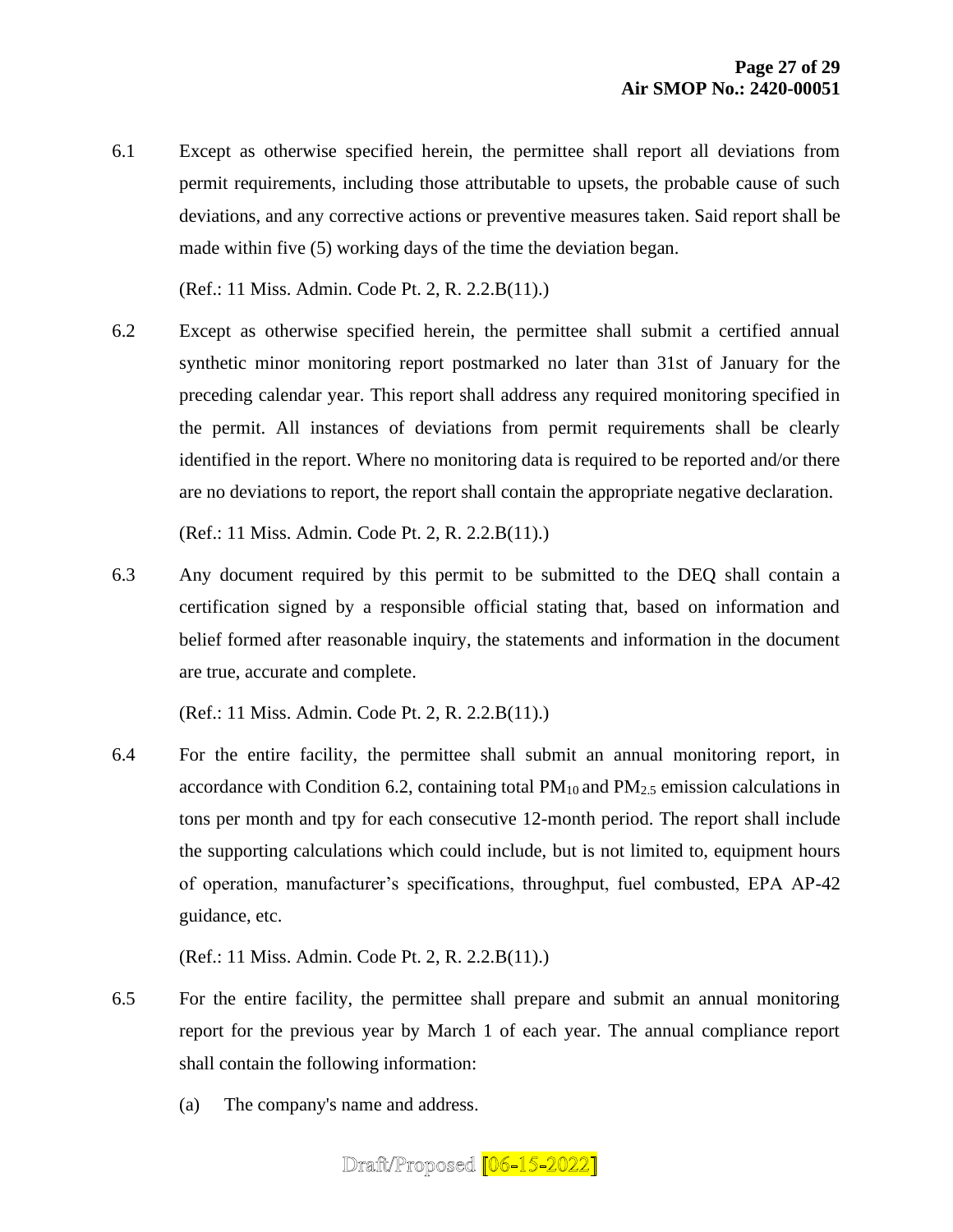- (b) A statement by a responsible official with that official's name, title, phone number, e-mail address and signature, certifying the truth, accuracy, and completeness of the notification and a statement of whether the source has complied with all the relevant standards and other requirements of 40 CFR 63, Subpart DDDDDDD.
- (c) If the source is not in compliance, include a description of deviations from the applicable requirements, the time periods during which the deviations occurred, and the corrective actions taken.
- (d) For Emission Points AE-001, AE-002, and AE-003, the permittee shall identify all instances when the cyclone was not operating properly as determined in accordance with Condition 3.16 (40 CFR 63.11621(f), Subpart DDDDDDD).
- (e) For Emission Points AE-001, AE-002, and AE-003, the permittee shall notify the DEQ if the average daily feed production level for the previous year was 50 tpd or less and that the facility is no longer complying with Condition 3.16 (40 CFR 63.11621(f), Subpart DDDDDDD).

(Ref.: 40 CFR 63.11624(b)(1), (2), (3), (5), and (7), Subpart DDDDDDD)

- 6.6 For the entire facility, if the facility no longer uses materials that contain manganese or chromium, the permittee shall submit a Notification in accordance with 40 CFR 63.11619(c), Subpart DDDDDDD which includes the following information:
	- (a) The company's name and address;
	- (b) A statement by a responsible official indicating that the facility no longer uses materials that contain chromium or manganese. This statement should also include an effective date for the termination of use of materials that contain chromium or manganese, and the responsible official's name, title, phone number, e-mail address, and signature.

(Ref.: 40 CFR 63.11624(d), Subpart DDDDDDD)